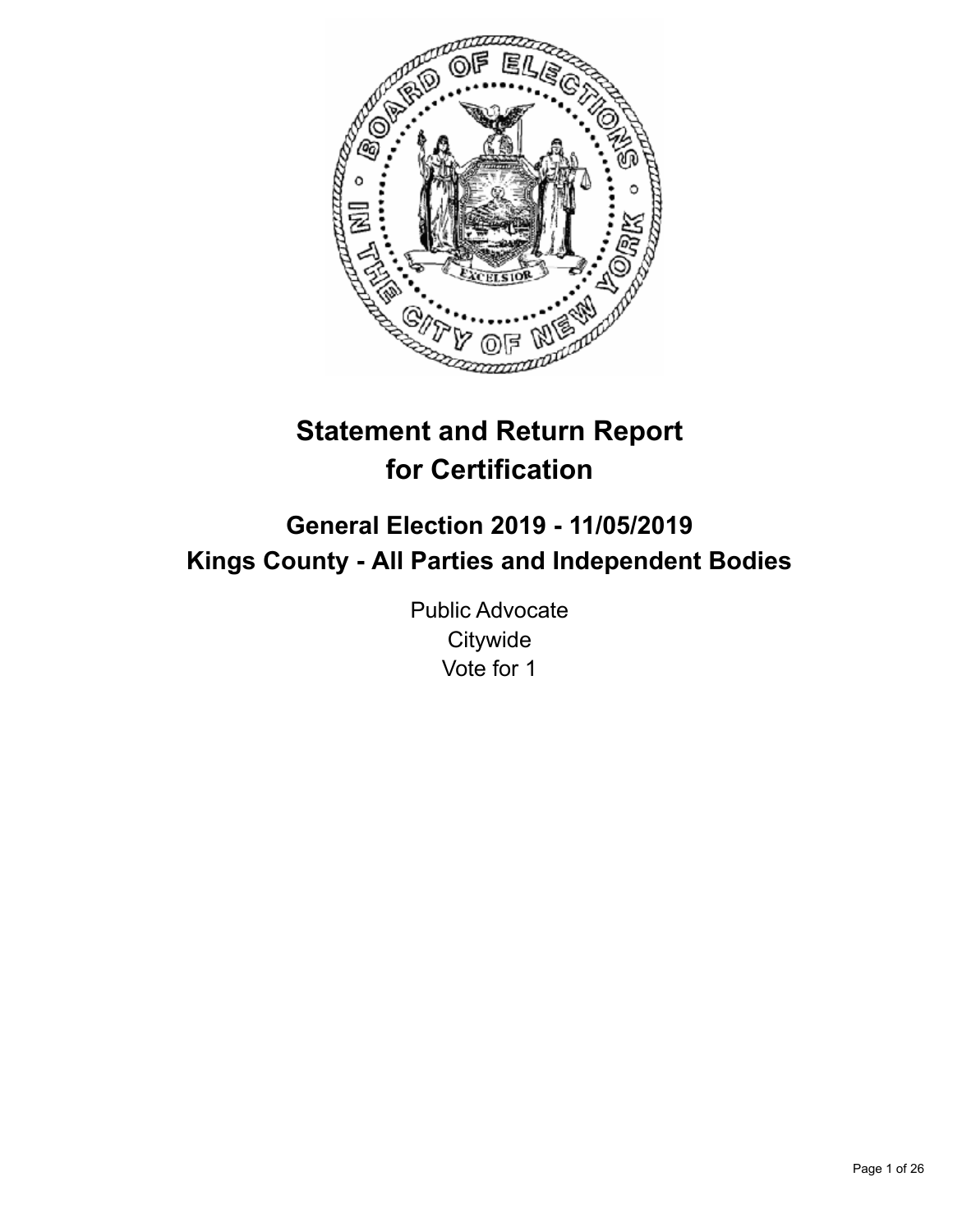

| <b>PUBLIC COUNTER</b>                                    | 10,193 |
|----------------------------------------------------------|--------|
| MANUALLY COUNTED EMERGENCY                               | 1      |
| <b>ABSENTEE / MILITARY</b>                               | 245    |
| <b>AFFIDAVIT</b>                                         | 65     |
| <b>Total Ballots</b>                                     | 10,504 |
| Less - Inapplicable Federal/Special Presidential Ballots | 0      |
| <b>Total Applicable Ballots</b>                          | 10,504 |
| JUMAANE D. WILLIAMS (DEMOCRATIC)                         | 6,560  |
| JOSEPH C. BORELLI (REPUBLICAN)                           | 2,962  |
| JOSEPH C. BORELLI (CONSERVATIVE)                         | 473    |
| DEVIN BALKIND (LIBERTARIAN)                              | 228    |
| <b>COREY ROBIN (WRITE-IN)</b>                            | 1      |
| DAWN SMALLS (WRITE-IN)                                   | 1      |
| IRA SINA (WRITE-IN)                                      | 3      |
| JARED RICH (WRITE-IN)                                    | 1      |
| KAREN LADVOCATE (WRITE-IN)                               | 1      |
| MAYER MAYERFELD (WRITE-IN)                               | 1      |
| MELISSA MARK VIVERITO (WRITE-IN)                         | 1      |
| NOAH GOLDBERG (WRITE-IN)                                 | 1      |
| PAUL HEYMAN (WRITE-IN)                                   | 1      |
| ROBERT UNDERDUNK TERWILLIGER (WRITE-IN)                  | 1      |
| SAMUEL ZAND (WRITE-IN)                                   | 1      |
| UNATTRIBUTABLE WRITE-IN (WRITE-IN)                       | 6      |
| <b>Total Votes</b>                                       | 10,242 |
| Unrecorded                                               | 262    |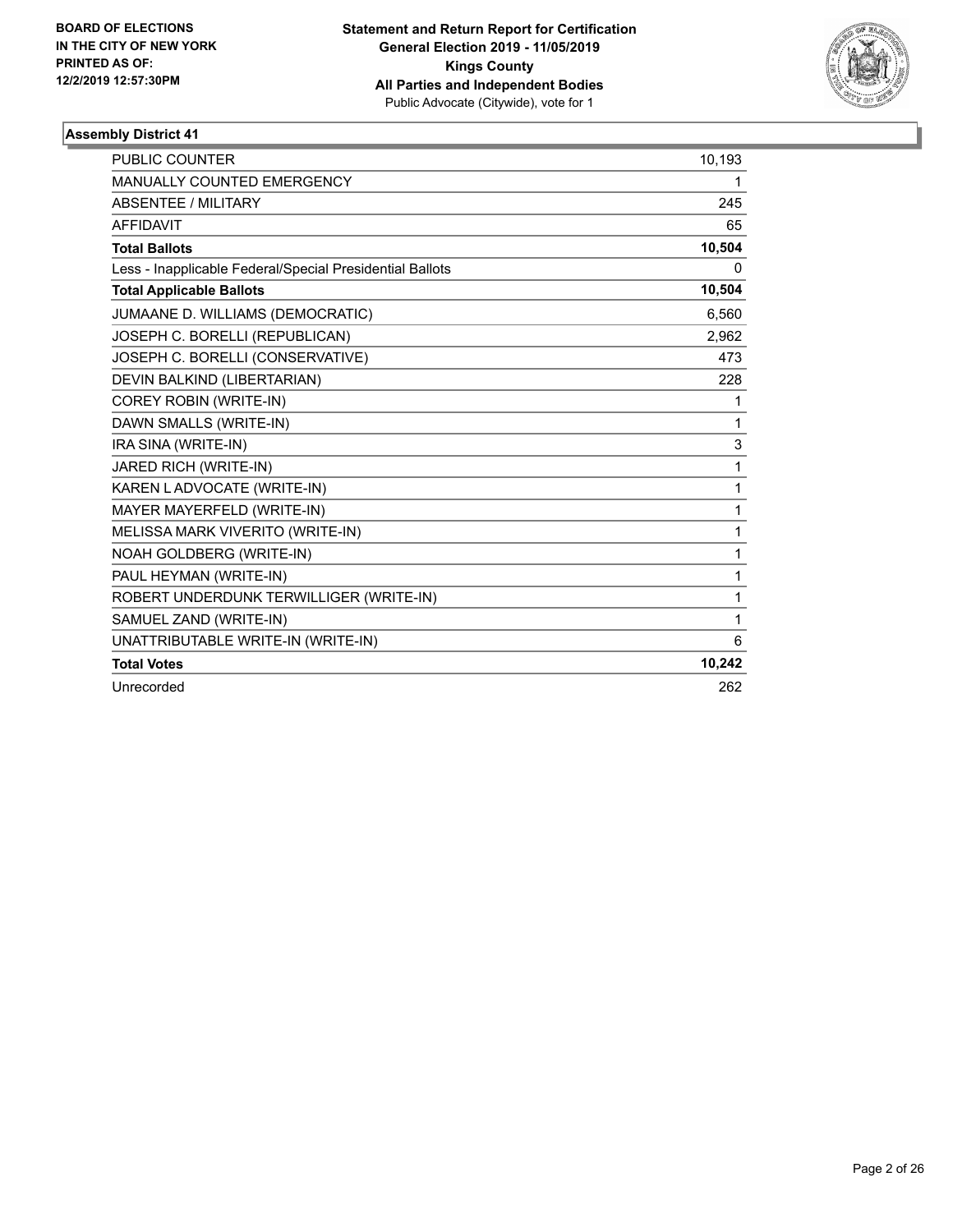

| <b>PUBLIC COUNTER</b>                                    | 12,780         |
|----------------------------------------------------------|----------------|
| MANUALLY COUNTED EMERGENCY                               | 0              |
| <b>ABSENTEE / MILITARY</b>                               | 228            |
| <b>AFFIDAVIT</b>                                         | 162            |
| <b>Total Ballots</b>                                     | 13,170         |
| Less - Inapplicable Federal/Special Presidential Ballots | 0              |
| <b>Total Applicable Ballots</b>                          | 13,170         |
| JUMAANE D. WILLIAMS (DEMOCRATIC)                         | 11,607         |
| JOSEPH C. BORELLI (REPUBLICAN)                           | 855            |
| JOSEPH C. BORELLI (CONSERVATIVE)                         | 180            |
| DEVIN BALKIND (LIBERTARIAN)                              | 124            |
| BRIAN CUNNINGHAM (WRITE-IN)                              | 1              |
| DEBORAH LORBER (WRITE-IN)                                | 1              |
| DONALD J. TRUMP (WRITE-IN)                               | $\overline{2}$ |
| ELLYN CANFIELD (WRITE-IN)                                | $\mathbf{1}$   |
| ESTHER GANZ (WRITE-IN)                                   | 1              |
| HADAKAL SCHWARTZ (WRITE-IN)                              | 1              |
| JACOB THOMAS (WRITE-IN)                                  | 1              |
| JAVIER R SEYMORE (WRITE-IN)                              | 1              |
| <b>JOSUE PIERRE (WRITE-IN)</b>                           | 1              |
| MIRI KOHEN (WRITE-IN)                                    | 1              |
| PETER ANTOINE (WRITE-IN)                                 | 1              |
| ROBERT UNDERDUNK TERWILLIGER (WRITE-IN)                  | 1              |
| UNATTRIBUTABLE WRITE-IN (WRITE-IN)                       | 8              |
| UNCOUNTED WRITE-IN PER STATUTE (WRITE-IN)                | $\overline{2}$ |
| ZACK WILLIAMS (WRITE-IN)                                 | 1              |
| <b>Total Votes</b>                                       | 12,790         |
| Unrecorded                                               | 380            |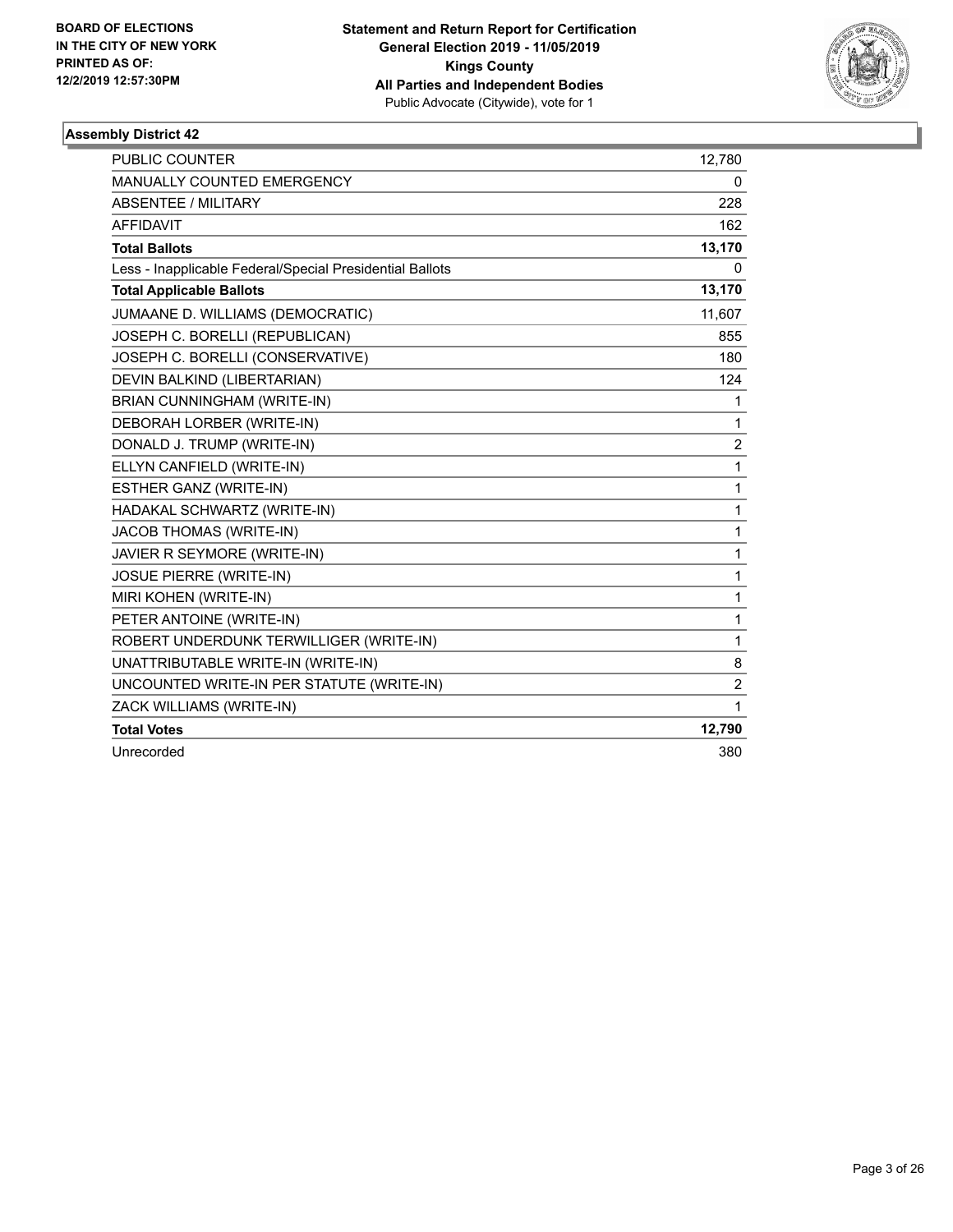

| <b>PUBLIC COUNTER</b>                                    | 14.892 |
|----------------------------------------------------------|--------|
| <b>MANUALLY COUNTED EMERGENCY</b>                        | 0      |
| <b>ABSENTEE / MILITARY</b>                               | 226    |
| <b>AFFIDAVIT</b>                                         | 169    |
| <b>Total Ballots</b>                                     | 15,287 |
| Less - Inapplicable Federal/Special Presidential Ballots | 0      |
| <b>Total Applicable Ballots</b>                          | 15,287 |
| JUMAANE D. WILLIAMS (DEMOCRATIC)                         | 14,348 |
| JOSEPH C. BORELLI (REPUBLICAN)                           | 464    |
| JOSEPH C. BORELLI (CONSERVATIVE)                         | 138    |
| DEVIN BALKIND (LIBERTARIAN)                              | 155    |
| BRIAN CUNNINGHAM (WRITE-IN)                              | 1      |
| CHRISTINE QUINN (WRITE-IN)                               | 1      |
| ILANA MAIER (WRITE-IN)                                   | 1      |
| MELISSA H. VIRENTO (WRITE-IN)                            | 1      |
| MICHAEL BLAKE (WRITE-IN)                                 | 1      |
| MOJDEH LEVY-HAIM (WRITE-IN)                              | 1      |
| NOMIKI KONST (WRITE-IN)                                  | 1      |
| SAL F ALBANESE (WRITE-IN)                                | 1      |
| TIM RAYMOND (WRITE-IN)                                   | 1      |
| UNATTRIBUTABLE WRITE-IN (WRITE-IN)                       | 7      |
| <b>Total Votes</b>                                       | 15,121 |
| Unrecorded                                               | 166    |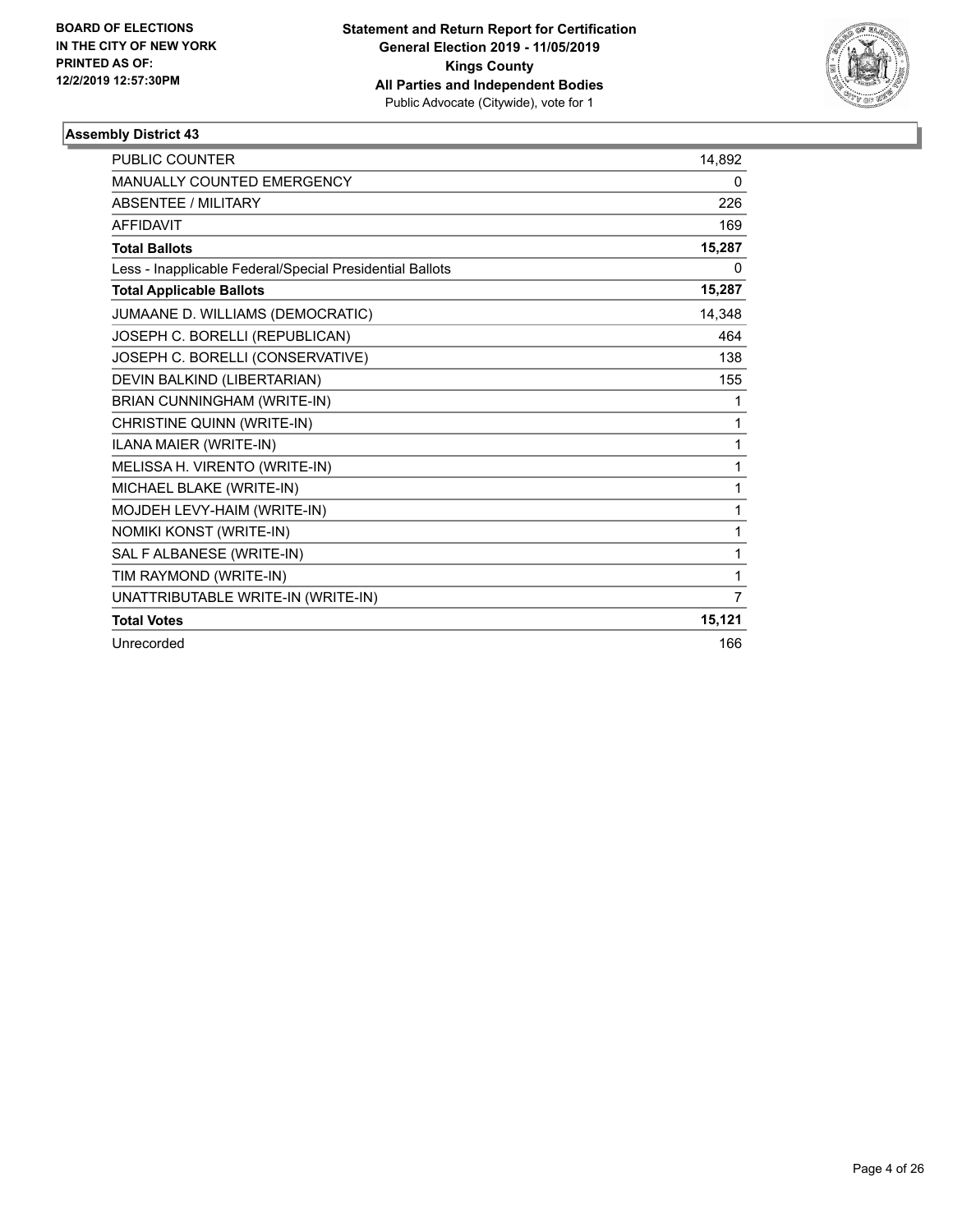

| PUBLIC COUNTER                                           | 16,947         |
|----------------------------------------------------------|----------------|
| MANUALLY COUNTED EMERGENCY                               | 1              |
| ABSENTEE / MILITARY                                      | 179            |
| <b>AFFIDAVIT</b>                                         | 203            |
| <b>Total Ballots</b>                                     | 17,330         |
| Less - Inapplicable Federal/Special Presidential Ballots | 0              |
| <b>Total Applicable Ballots</b>                          | 17,330         |
| JUMAANE D. WILLIAMS (DEMOCRATIC)                         | 14,240         |
| JOSEPH C. BORELLI (REPUBLICAN)                           | 1,853          |
| JOSEPH C. BORELLI (CONSERVATIVE)                         | 454            |
| DEVIN BALKIND (LIBERTARIAN)                              | 345            |
| ALEXANDRA DUMONT (WRITE-IN)                              | 1              |
| AMY PARKER (WRITE-IN)                                    | 2              |
| BILL DE BLASIO (WRITE-IN)                                | 1              |
| BILL KELLER (WRITE-IN)                                   | 1              |
| BRYAN STOUMAN (WRITE-IN)                                 | 1              |
| CAITLYN BRAZILL (WRITE-IN)                               | 1              |
| CHELSEA CLINTON (WRITE-IN)                               | 1              |
| CHRISTOPHER NEFF (WRITE-IN)                              | 1              |
| DANIELLA CASTALDI MICCA (WRITE-IN)                       | 1              |
| DAVID EISENBACH (WRITE-IN)                               | 1              |
| DAWN WEISS (WRITE-IN)                                    | 1              |
| ED KOCH (WRITE-IN)                                       | 1              |
| ELIOT SPITZER (WRITE-IN)                                 | 1              |
| EMILY ASHTON (WRITE-IN)                                  | 1              |
| ERIC ULRICH (WRITE-IN)                                   | 1              |
| FRANK FOGARTY (WRITE-IN)                                 | 1              |
| JAMES CAFIERO (WRITE-IN)                                 | 1              |
| JAMES F BRENNAN (WRITE-IN)                               | 1              |
| KARL MARX (WRITE-IN)                                     | 1              |
| LINA THOMPSON (WRITE-IN)                                 | 1              |
| MARK NYMAN (WRITE-IN)                                    | 1              |
| MARTY MARKOWITZ (WRITE-IN)                               | 1              |
| MELISSA MARK VIVERITO (WRITE-IN)                         | 1              |
| MICHAEL GOLDSTEIN (WRITE-IN)                             | 1              |
| NORMAN SIEGEL (WRITE-IN)                                 | 1              |
| PETER ALONSO (WRITE-IN)                                  | 1              |
| RICK SANCHEZ (WRITE-IN)                                  | 1              |
| SETH GALINSKY (WRITE-IN)                                 | 3              |
| SHAWN CAMPBELL (WRITE-IN)                                | 1              |
| SIMCHA HARDT (WRITE-IN)                                  | 1              |
| TIA LEE (WRITE-IN)                                       | 1              |
| TIFFANY CABAN (WRITE-IN)                                 | 2              |
| UNATTRIBUTABLE WRITE-IN (WRITE-IN)                       | 15             |
| UNCOUNTED WRITE-IN PER STATUTE (WRITE-IN)                | 1              |
| WAYNE MURATORE (WRITE-IN)                                | $\overline{2}$ |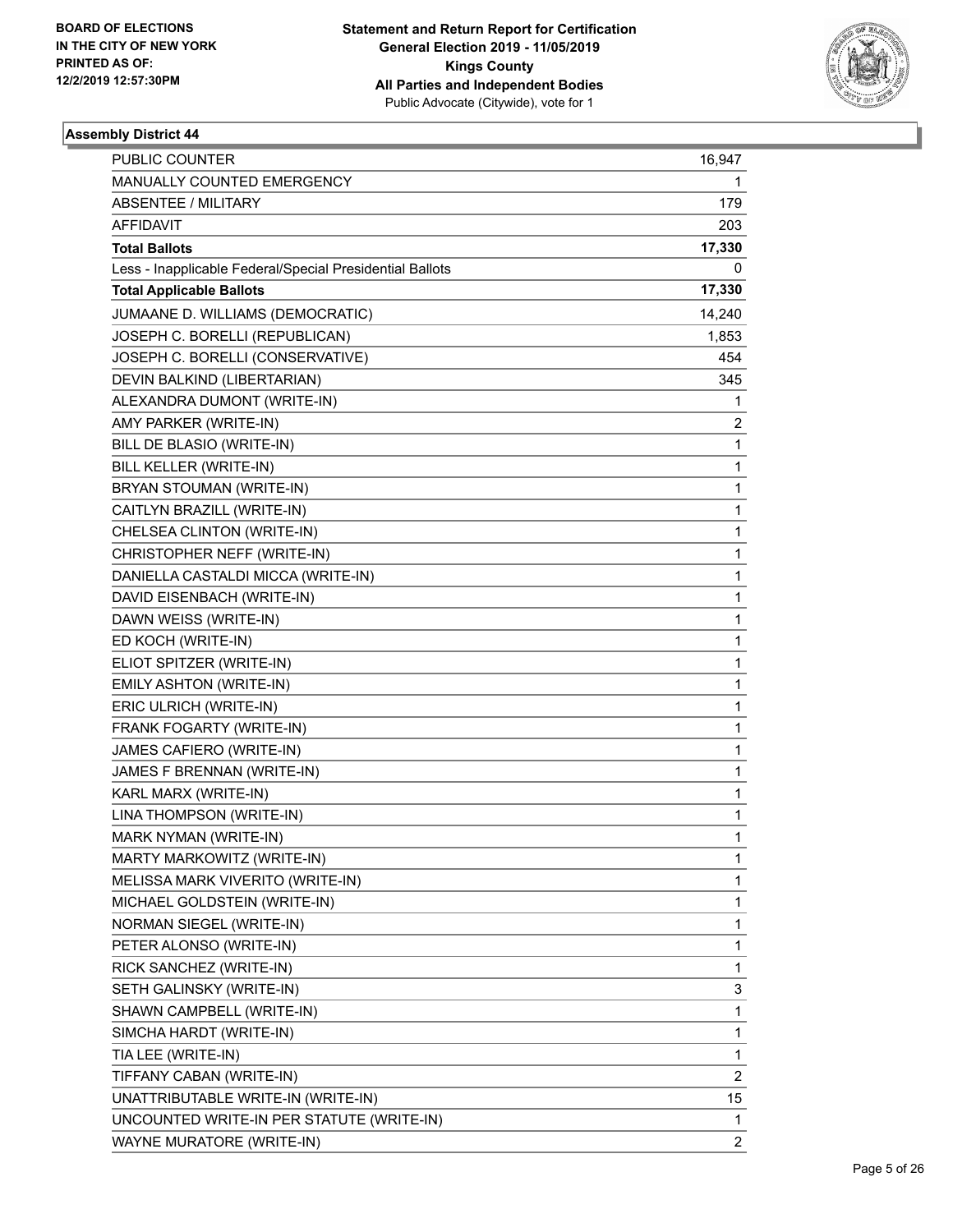

| YOCHEVED HARDT (WRITE-IN)                                | 1              |
|----------------------------------------------------------|----------------|
| <b>Total Votes</b>                                       | 16,947         |
| Unrecorded                                               | 383            |
| <b>Assembly District 45</b>                              |                |
| <b>PUBLIC COUNTER</b>                                    | 6,453          |
| MANUALLY COUNTED EMERGENCY                               | 0              |
| ABSENTEE / MILITARY                                      | 163            |
| <b>AFFIDAVIT</b>                                         | 41             |
| <b>Total Ballots</b>                                     | 6,657          |
| Less - Inapplicable Federal/Special Presidential Ballots | 0              |
| <b>Total Applicable Ballots</b>                          | 6,657          |
| JUMAANE D. WILLIAMS (DEMOCRATIC)                         | 2,817          |
| JOSEPH C. BORELLI (REPUBLICAN)                           | 2,914          |
| JOSEPH C. BORELLI (CONSERVATIVE)                         | 418            |
| DEVIN BALKIND (LIBERTARIAN)                              | 184            |
| DENIS SERDIOUK (WRITE-IN)                                | 1              |
| DONALD J. TRUMP (WRITE-IN)                               | $\overline{2}$ |
| EDWARD GORELIK (WRITE-IN)                                | $\mathbf{1}$   |
| ESTHER JRADEN (WRITE-IN)                                 | 1              |
| EZRA S. SHAIN (WRITE-IN)                                 | $\mathbf{1}$   |
| FARAH LOUIS (WRITE-IN)                                   | 1              |
| RUBEN DIAZ SR. (WRITE-IN)                                | $\mathbf{1}$   |
| UNATTRIBUTABLE WRITE-IN (WRITE-IN)                       | 4              |
| UNCOUNTED WRITE-IN PER STATUTE (WRITE-IN)                | $\mathbf{1}$   |
| YITZCHOK CHEILFEB (WRITE-IN)                             | 1              |
| <b>Total Votes</b>                                       | 6,347          |
| Unrecorded                                               | 310            |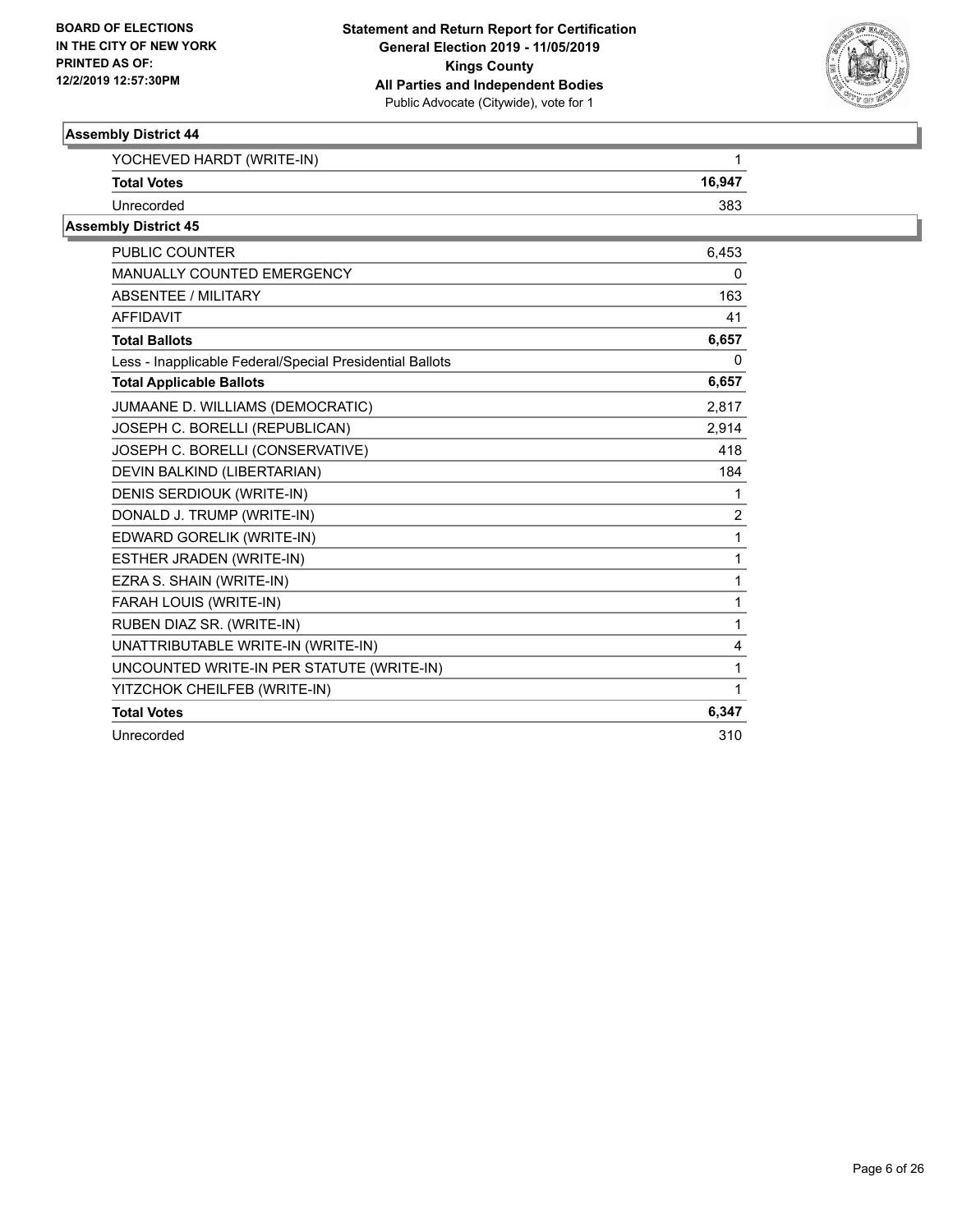

| <b>PUBLIC COUNTER</b>                                    | 10,283         |
|----------------------------------------------------------|----------------|
| MANUALLY COUNTED EMERGENCY                               | 0              |
| <b>ABSENTEE / MILITARY</b>                               | 325            |
| <b>AFFIDAVIT</b>                                         | 94             |
| <b>Total Ballots</b>                                     | 10,702         |
| Less - Inapplicable Federal/Special Presidential Ballots | 0              |
| <b>Total Applicable Ballots</b>                          | 10,702         |
| JUMAANE D. WILLIAMS (DEMOCRATIC)                         | 5,700          |
| JOSEPH C. BORELLI (REPUBLICAN)                           | 3,892          |
| JOSEPH C. BORELLI (CONSERVATIVE)                         | 632            |
| DEVIN BALKIND (LIBERTARIAN)                              | 262            |
| HERRETTA PARKER (WRITE-IN)                               | 1              |
| HUNTER S. THOMPSON (WRITE-IN)                            | 1              |
| JACKIE JOHNSTONE (WRITE-IN)                              | $\overline{2}$ |
| JOHN MOONEY (WRITE-IN)                                   | 1              |
| JULIAN ASSANGE (WRITE-IN)                                | 1              |
| LINLIN CHEN REID (WRITE-IN)                              | 1              |
| LUCRETIA REGINA-POTTER (WRITE-IN)                        | 1              |
| MARTIN BRENNAN (WRITE-IN)                                | 1              |
| MICHAEL BLOOMBERG (WRITE-IN)                             | 1              |
| STEVEN PATZER (WRITE-IN)                                 | 1              |
| TAMRA CRONIN (WRITE-IN)                                  | 1              |
| UNATTRIBUTABLE WRITE-IN (WRITE-IN)                       | 10             |
| VINCENT PICCOLO (WRITE-IN)                               | $\mathbf 1$    |
| <b>Total Votes</b>                                       | 10,509         |
| Unrecorded                                               | 193            |

| PUBLIC COUNTER                                           | 6,041 |
|----------------------------------------------------------|-------|
| <b>MANUALLY COUNTED EMERGENCY</b>                        | 0     |
| ABSENTEE / MILITARY                                      | 183   |
| <b>AFFIDAVIT</b>                                         | 55    |
| <b>Total Ballots</b>                                     | 6,279 |
| Less - Inapplicable Federal/Special Presidential Ballots | 0     |
| <b>Total Applicable Ballots</b>                          | 6,279 |
| JUMAANE D. WILLIAMS (DEMOCRATIC)                         | 3,169 |
| JOSEPH C. BORELLI (REPUBLICAN)                           | 2,471 |
| JOSEPH C. BORELLI (CONSERVATIVE)                         | 342   |
| DEVIN BALKIND (LIBERTARIAN)                              | 195   |
| <b>ASSATTA SKUR (WRITE-IN)</b>                           | 1     |
| BRENDA CHAN (WRITE-IN)                                   | 1     |
| UNATTRIBUTABLE WRITE-IN (WRITE-IN)                       | 4     |
| <b>Total Votes</b>                                       | 6,183 |
| Unrecorded                                               | 96    |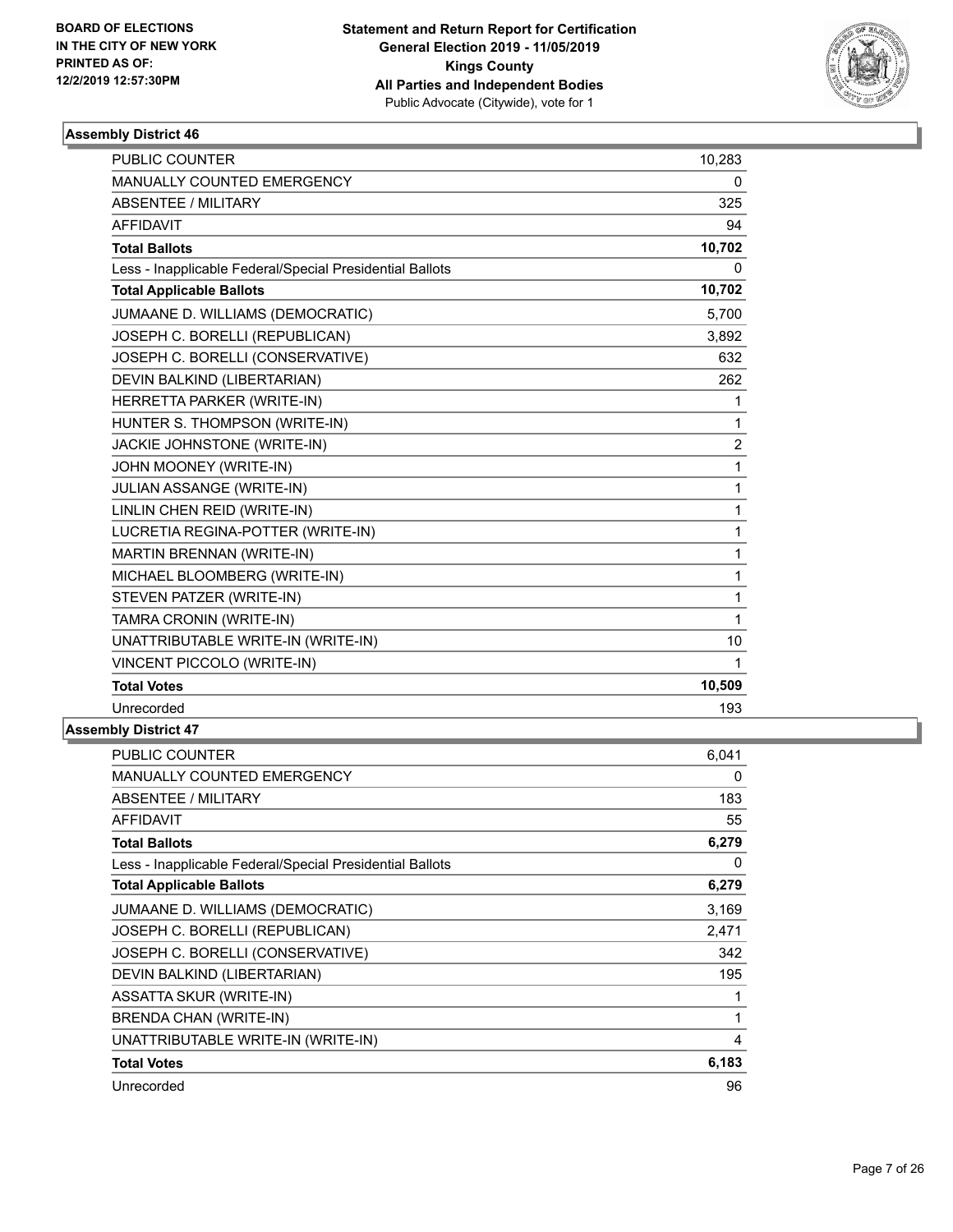

| PUBLIC COUNTER                                           | 6,289        |
|----------------------------------------------------------|--------------|
| MANUALLY COUNTED EMERGENCY                               | 0            |
| <b>ABSENTEE / MILITARY</b>                               | 103          |
| AFFIDAVIT                                                | 52           |
| <b>Total Ballots</b>                                     | 6,444        |
| Less - Inapplicable Federal/Special Presidential Ballots | 0            |
| <b>Total Applicable Ballots</b>                          | 6,444        |
| JUMAANE D. WILLIAMS (DEMOCRATIC)                         | 2,131        |
| JOSEPH C. BORELLI (REPUBLICAN)                           | 2,678        |
| JOSEPH C. BORELLI (CONSERVATIVE)                         | 674          |
| DEVIN BALKIND (LIBERTARIAN)                              | 131          |
| AARON TYK (WRITE-IN)                                     | 1            |
| ADAM GASE (WRITE-IN)                                     | 1            |
| ADINA SASH (WRITE-IN)                                    | 1            |
| <b>BARREN TRUMP (WRITE-IN)</b>                           | 1            |
| BEN BARBER (WRITE-IN)                                    | 1            |
| <b>BRANE BLAU (WRITE-IN)</b>                             | 1            |
| CHANA BAUMANN (WRITE-IN)                                 | 1            |
| CHASKEL ERNSTELL (WRITE-IN)                              | 1            |
| CHAZKEL ZITRONENBAUM (WRITE-IN)                          | 1            |
| DAVID KALLIS (WRITE-IN)                                  | 1            |
| DONALD J. TRUMP (WRITE-IN)                               | 2            |
| DOV HIKIND (WRITE-IN)                                    | 1            |
| ESTHER SEGAL (WRITE-IN)                                  | 1            |
| <b>GEORGE PATAKI (WRITE-IN)</b>                          | 1            |
| IAN D GIRSHEK (WRITE-IN)                                 | 1            |
| JAAMES WILL (WRITE-IN)                                   | 1            |
| JELEOUS FLEISCHER (WRITE-IN)                             | 1            |
| JOEL ROSENFELD (WRITE-IN)                                | 1            |
| JOEL ROSENHOLD (WRITE-IN)                                | 1            |
| KALMAN YEAGER (WRITE-IN)                                 | 2            |
| KALMAN YEGER (WRITE-IN)                                  | 3            |
| KEVIN DELVA (WRITE-IN)                                   | 1            |
| LEAH GOLDSTEIN (WRITE-IN)                                | 1            |
| MAYER FOGAL (WRITE-IN)                                   | 1            |
| MEIR FOTEL (WRITE-IN)                                    | 1            |
| MOISHE EZRA WEISS (WRITE-IN)                             | 1            |
| MOSHE REICHBERG (WRITE-IN)                               | 1            |
| NAFTALI HERTZ KESREIBA (WRITE-IN)                        | 1            |
| PELER KNOBLECH (WRITE-IN)                                | 1            |
| SHULEN KESSLER (WRITE-IN)                                | 1            |
| SIMCHA FELDER (WRITE-IN)                                 | 2            |
| TARDIS JOHNSON (WRITE-IN)                                | 1            |
| TUN TRUN (WRITE-IN)                                      | $\mathbf{1}$ |
| UNATTRIBUTABLE WRITE-IN (WRITE-IN)                       | 16           |
| YANI HIKIND (WRITE-IN)                                   | 1            |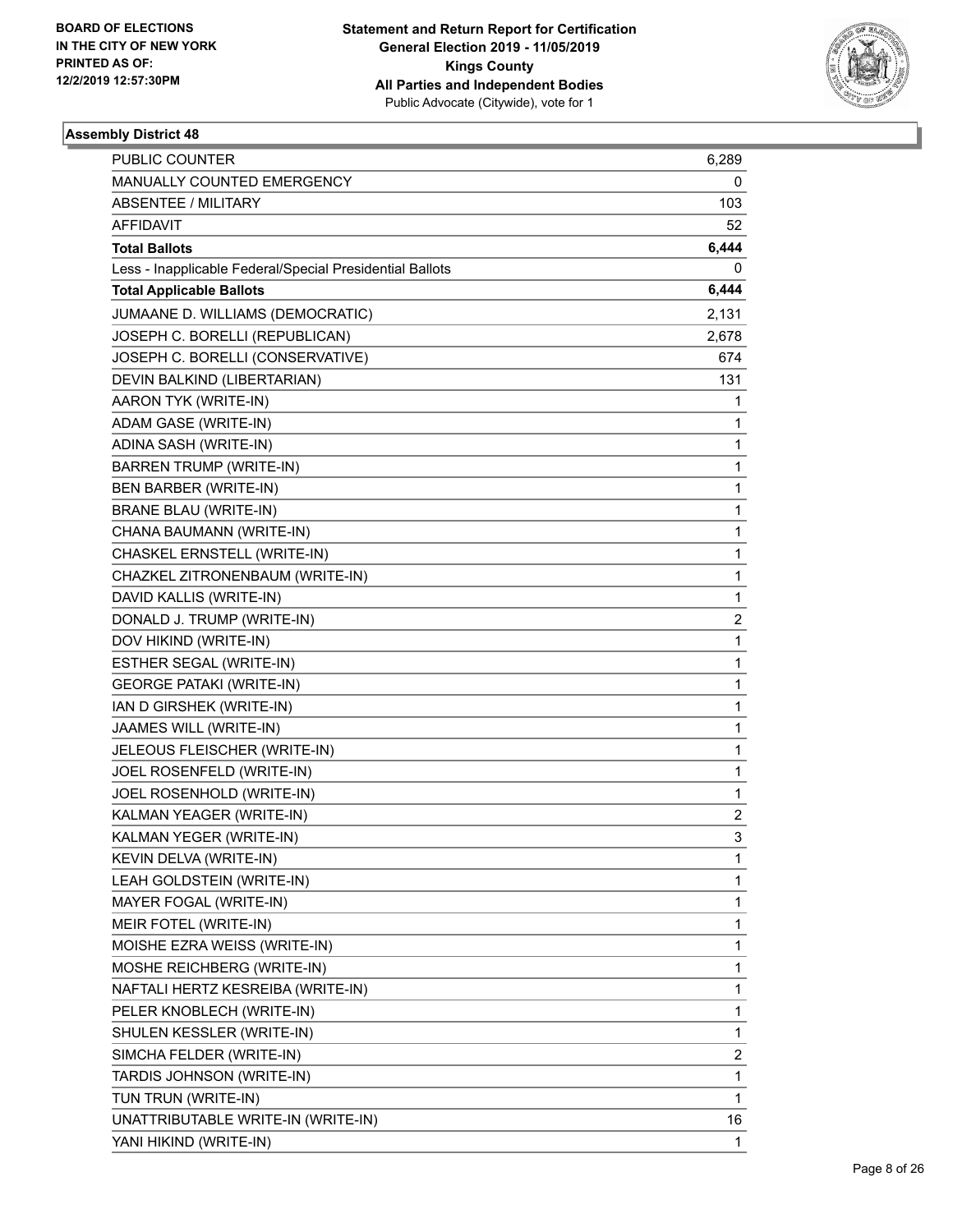

| YONI HIKIND (WRITE-IN) |       |
|------------------------|-------|
| ZEV ROSEN (WRITE-IN)   |       |
| <b>Total Votes</b>     | 5,671 |
| Unrecorded             |       |
|                        |       |

| <b>PUBLIC COUNTER</b>                                    | 5,004 |
|----------------------------------------------------------|-------|
| <b>MANUALLY COUNTED EMERGENCY</b>                        | 1     |
| <b>ABSENTEE / MILITARY</b>                               | 125   |
| <b>AFFIDAVIT</b>                                         | 32    |
| <b>Total Ballots</b>                                     | 5,162 |
| Less - Inapplicable Federal/Special Presidential Ballots | 0     |
| <b>Total Applicable Ballots</b>                          | 5,162 |
| JUMAANE D. WILLIAMS (DEMOCRATIC)                         | 2,683 |
| JOSEPH C. BORELLI (REPUBLICAN)                           | 1,937 |
| JOSEPH C. BORELLI (CONSERVATIVE)                         | 300   |
| DEVIN BALKIND (LIBERTARIAN)                              | 155   |
| BENJAMIN YEE (WRITE-IN)                                  | 1     |
| CHARLES HAEUSSLER (WRITE-IN)                             | 1     |
| ETHAN MULLIGAN (WRITE-IN)                                | 1     |
| INGA SMOLYAR (WRITE-IN)                                  | 1     |
| UNATTRIBUTABLE WRITE-IN (WRITE-IN)                       | 1     |
| <b>Total Votes</b>                                       | 5,080 |
| Unrecorded                                               | 82    |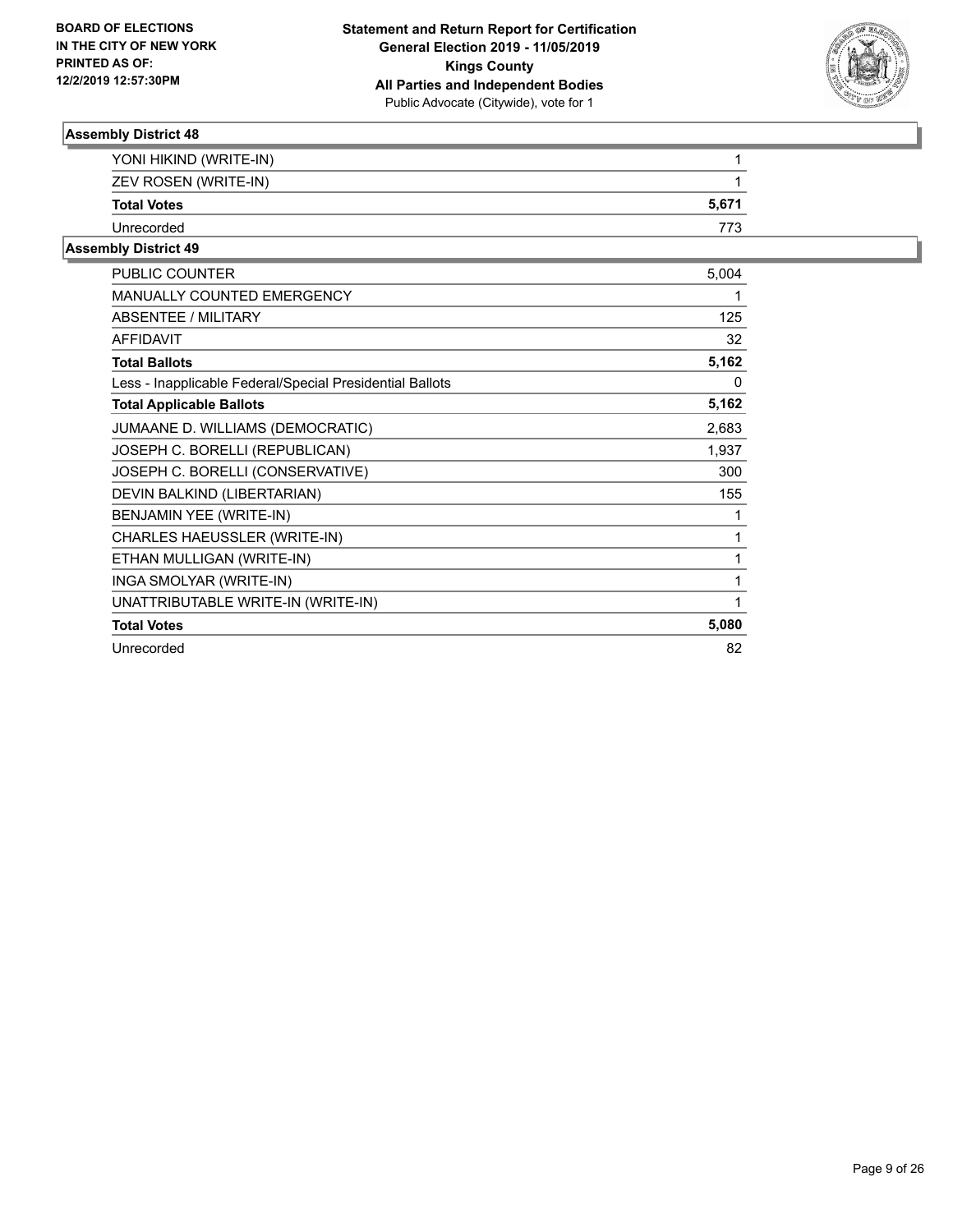

| <b>PUBLIC COUNTER</b>                                    | 10,373 |
|----------------------------------------------------------|--------|
| <b>MANUALLY COUNTED EMERGENCY</b>                        | 0      |
| <b>ABSENTEE / MILITARY</b>                               | 114    |
| <b>AFFIDAVIT</b>                                         | 130    |
| <b>Total Ballots</b>                                     | 10,617 |
| Less - Inapplicable Federal/Special Presidential Ballots | 0      |
| <b>Total Applicable Ballots</b>                          | 10,617 |
| JUMAANE D. WILLIAMS (DEMOCRATIC)                         | 9,229  |
| JOSEPH C. BORELLI (REPUBLICAN)                           | 794    |
| JOSEPH C. BORELLI (CONSERVATIVE)                         | 147    |
| DEVIN BALKIND (LIBERTARIAN)                              | 264    |
| ADAM AGATA (WRITE-IN)                                    | 1      |
| BENJAMIN YEE (WRITE-IN)                                  | 1      |
| CHRISTINE QUINN (WRITE-IN)                               | 1      |
| ELIZABETH WARREN (WRITE-IN)                              | 1      |
| JAMES LANE (WRITE-IN)                                    | 1      |
| JUDAH RUBIN (WRITE-IN)                                   | 1      |
| KATHLEEN HANNA (WRITE-IN)                                | 1      |
| LAURIE CUMBO (WRITE-IN)                                  | 1      |
| MICHAEL BRIENZA (WRITE-IN)                               | 1      |
| RAFAEL ESPINAL (WRITE-IN)                                | 1      |
| ROBERT GARNSEY (WRITE-IN)                                | 1      |
| SETH GALINSKY (WRITE-IN)                                 | 1      |
| UNATTRIBUTABLE WRITE-IN (WRITE-IN)                       | 11     |
| WILLIAM BARR (WRITE-IN)                                  | 1      |
| <b>Total Votes</b>                                       | 10,458 |
| Unrecorded                                               | 159    |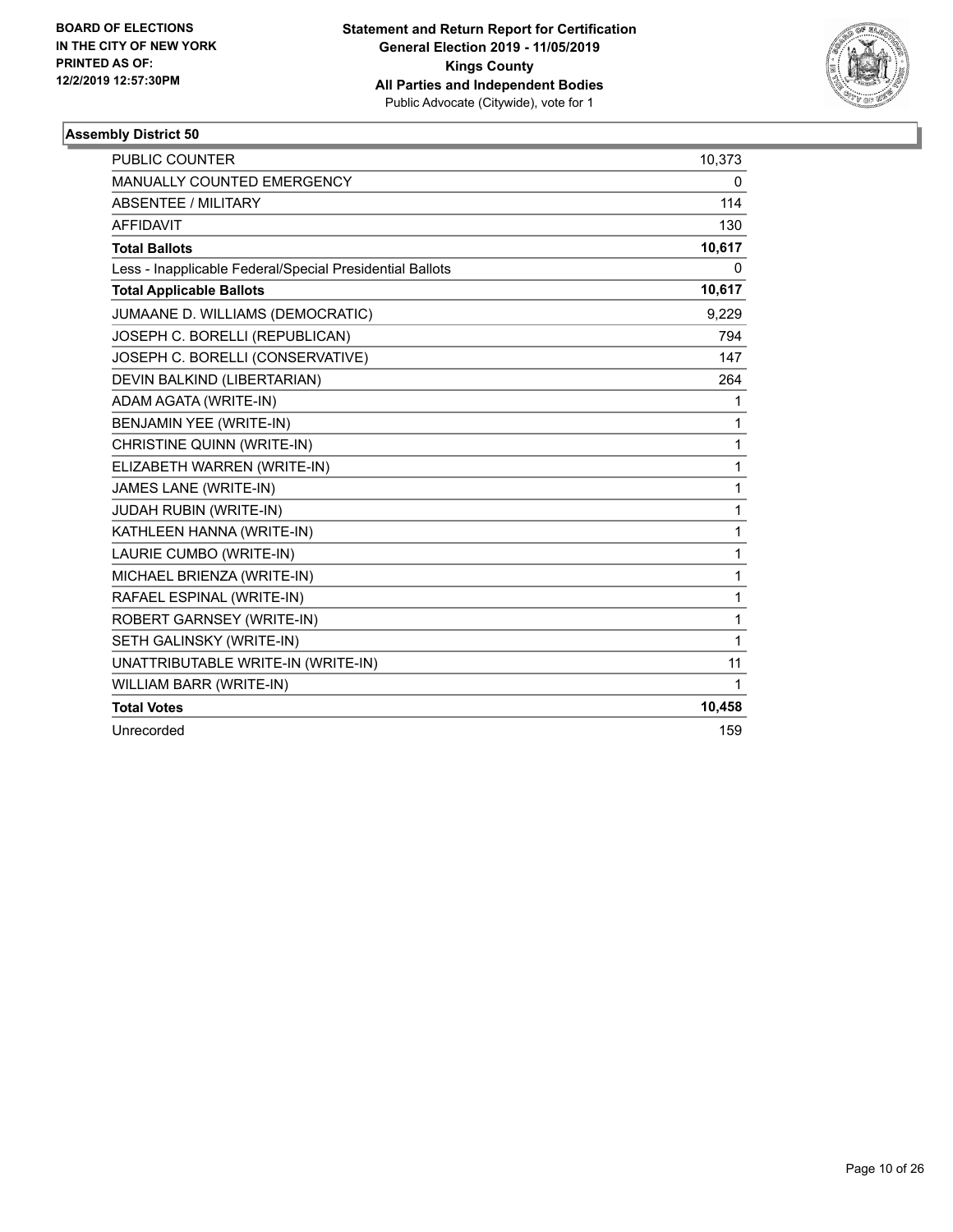

| <b>PUBLIC COUNTER</b>                                    | 9,020            |
|----------------------------------------------------------|------------------|
| <b>MANUALLY COUNTED EMERGENCY</b>                        | 0                |
| <b>ABSENTEE / MILITARY</b>                               | 90               |
| <b>AFFIDAVIT</b>                                         | 102              |
| <b>Total Ballots</b>                                     | 9,212            |
| Less - Inapplicable Federal/Special Presidential Ballots | 0                |
| <b>Total Applicable Ballots</b>                          | 9,212            |
| JUMAANE D. WILLIAMS (DEMOCRATIC)                         | 7,572            |
| JOSEPH C. BORELLI (REPUBLICAN)                           | 1,037            |
| JOSEPH C. BORELLI (CONSERVATIVE)                         | 164              |
| DEVIN BALKIND (LIBERTARIAN)                              | 209              |
| <b>BENJAMIN SCHEIM (WRITE-IN)</b>                        | 1                |
| EUGENE DEBBS (WRITE-IN)                                  | 1                |
| FELIX ORTIZ (WRITE-IN)                                   | 1                |
| GUILLERMO TESEDA (WRITE-IN)                              | 1                |
| JAMES LANE (WRITE-IN)                                    | $\boldsymbol{2}$ |
| JESSE FARRAR (WRITE-IN)                                  | 1                |
| <b>JOSEPH HAWTHORNE (WRITE-IN)</b>                       | 1                |
| JUAN DEVITO (WRITE-IN)                                   | 1                |
| LUE PETITGAND (WRITE-IN)                                 | 1                |
| MASTHEW MILLER (WRITE-IN)                                | 1                |
| MAYER FOGEL (WRITE-IN)                                   | 1                |
| MEIR FOGEL (WRITE-IN)                                    | 1                |
| NEIL DAVIDSON (WRITE-IN)                                 | 1                |
| SIMON SANCHEZ (WRITE-IN)                                 | 1                |
| TIFFANY CUBAN (WRITE-IN)                                 | 1                |
| UNATTRIBUTABLE WRITE-IN (WRITE-IN)                       | 6                |
| UNCOUNTED WRITE-IN PER STATUTE (WRITE-IN)                | 1                |
| <b>Total Votes</b>                                       | 9,005            |
| Unrecorded                                               | 207              |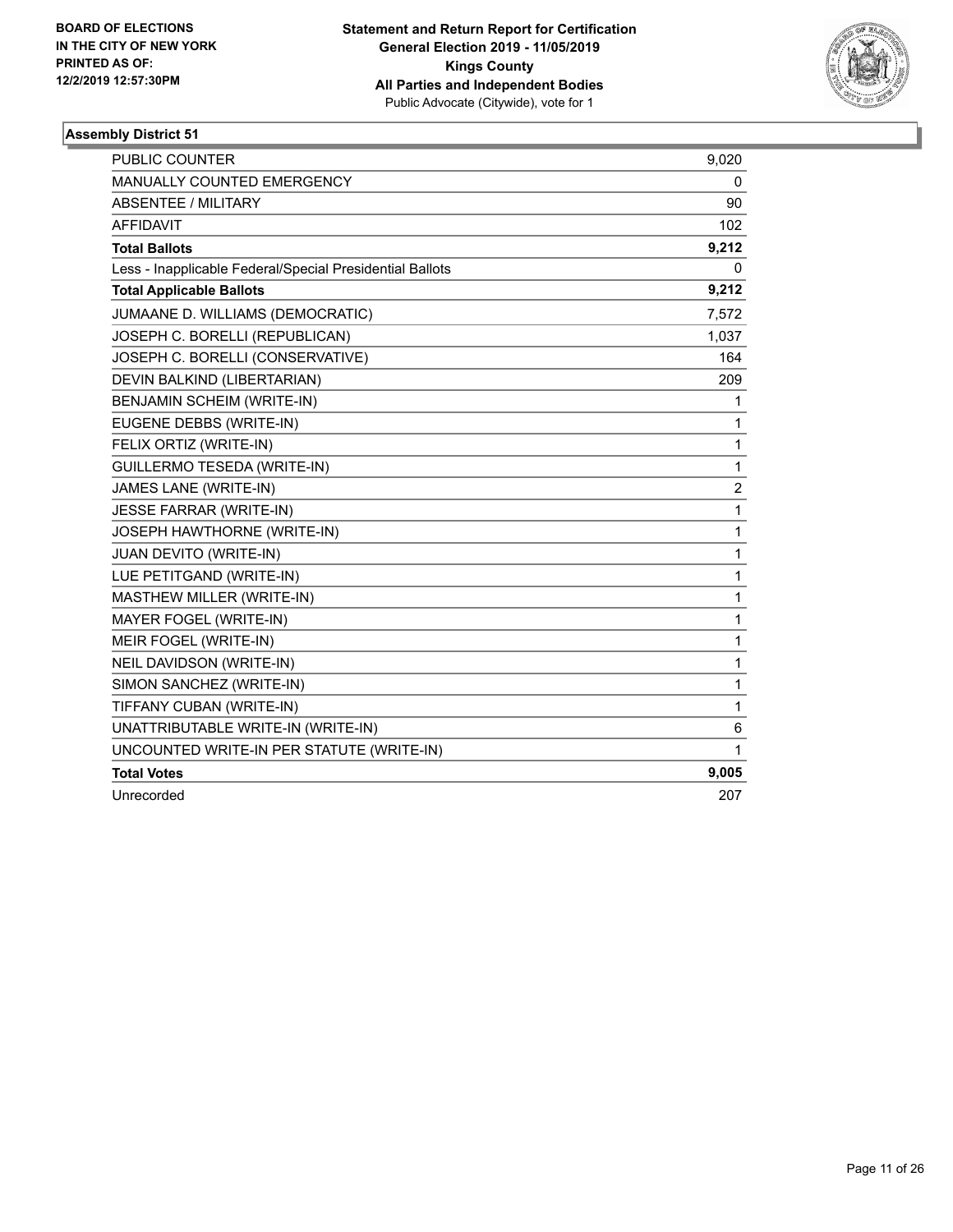

| PUBLIC COUNTER                                           | 25,221 |
|----------------------------------------------------------|--------|
| MANUALLY COUNTED EMERGENCY                               | 19     |
| <b>ABSENTEE / MILITARY</b>                               | 298    |
| AFFIDAVIT                                                | 335    |
| <b>Total Ballots</b>                                     | 25,873 |
| Less - Inapplicable Federal/Special Presidential Ballots | 0      |
| <b>Total Applicable Ballots</b>                          | 25,873 |
| JUMAANE D. WILLIAMS (DEMOCRATIC)                         | 23,333 |
| JOSEPH C. BORELLI (REPUBLICAN)                           | 1,253  |
| JOSEPH C. BORELLI (CONSERVATIVE)                         | 261    |
| DEVIN BALKIND (LIBERTARIAN)                              | 677    |
| ADITI SEN (WRITE-IN)                                     | 1      |
| ALYSON BEHA (WRITE-IN)                                   | 1      |
| BENJAMIN YEE (WRITE-IN)                                  | 1      |
| BILL DE BLASIO (WRITE-IN)                                | 1      |
| CATALINA CRUZ (WRITE-IN)                                 | 1      |
| CATHERINE CHRISTIAN (WRITE-IN)                           | 1      |
| CHRISTINE QUINN (WRITE-IN)                               | 1      |
| COREY JOHNSON (WRITE-IN)                                 | 1      |
| DANIEL GARODNICK (WRITE-IN)                              | 1      |
| DANIEL SQUADRON (WRITE-IN)                               | 1      |
| DAVID BIJUR (WRITE-IN)                                   | 1      |
| DOUG GORDON (WRITE-IN)                                   | 1      |
| ERIC WIENSCHENA (WRITE-IN)                               | 1      |
| <b>GENE RUSSIANOFF (WRITE-IN)</b>                        | 1      |
| GENE RUSSIKNOFF (WRITE-IN)                               | 1      |
| <b>GLENN MATT (WRITE-IN)</b>                             | 1      |
| <b>GLORIA STEINAM (WRITE-IN)</b>                         | 1      |
| <b>GRANT DOSWIN (WRITE-IN)</b>                           | 1      |
| HILLARY CLINTON (WRITE-IN)                               | 1      |
| ISABEL RIVA SCHOTT (WRITE-IN)                            | 1      |
| JAMES LANE (WRITE-IN)                                    | 3      |
| JENNIFER LEVY (WRITE-IN)                                 | 1      |
| JIM BRENNAN (WRITE-IN)                                   | 1      |
| JOANN WEBER (WRITE-IN)                                   | 1      |
| KAREN INWALD (WRITE-IN)                                  | 3      |
| KRYSTAL CLIEN (WRITE-IN)                                 | 1      |
| LEON TROTSKY (WRITE-IN)                                  | 1      |
| LETITIA JAMES (WRITE-IN)                                 | 1      |
| MAC WELLMAN (WRITE-IN)                                   | 1      |
| MARY BRUCH (WRITE-IN)                                    | 1      |
| MATILDE SALOMON (WRITE-IN)                               | 1      |
| MAX PAWESOME (WRITE-IN)                                  | 1      |
| MELISSA MARK VIVERITO (WRITE-IN)                         | 2      |
| MELISSA MART VIVERITO (WRITE-IN)                         | 1      |
| MICHAEL BLOOMBERG (WRITE-IN)                             | 3      |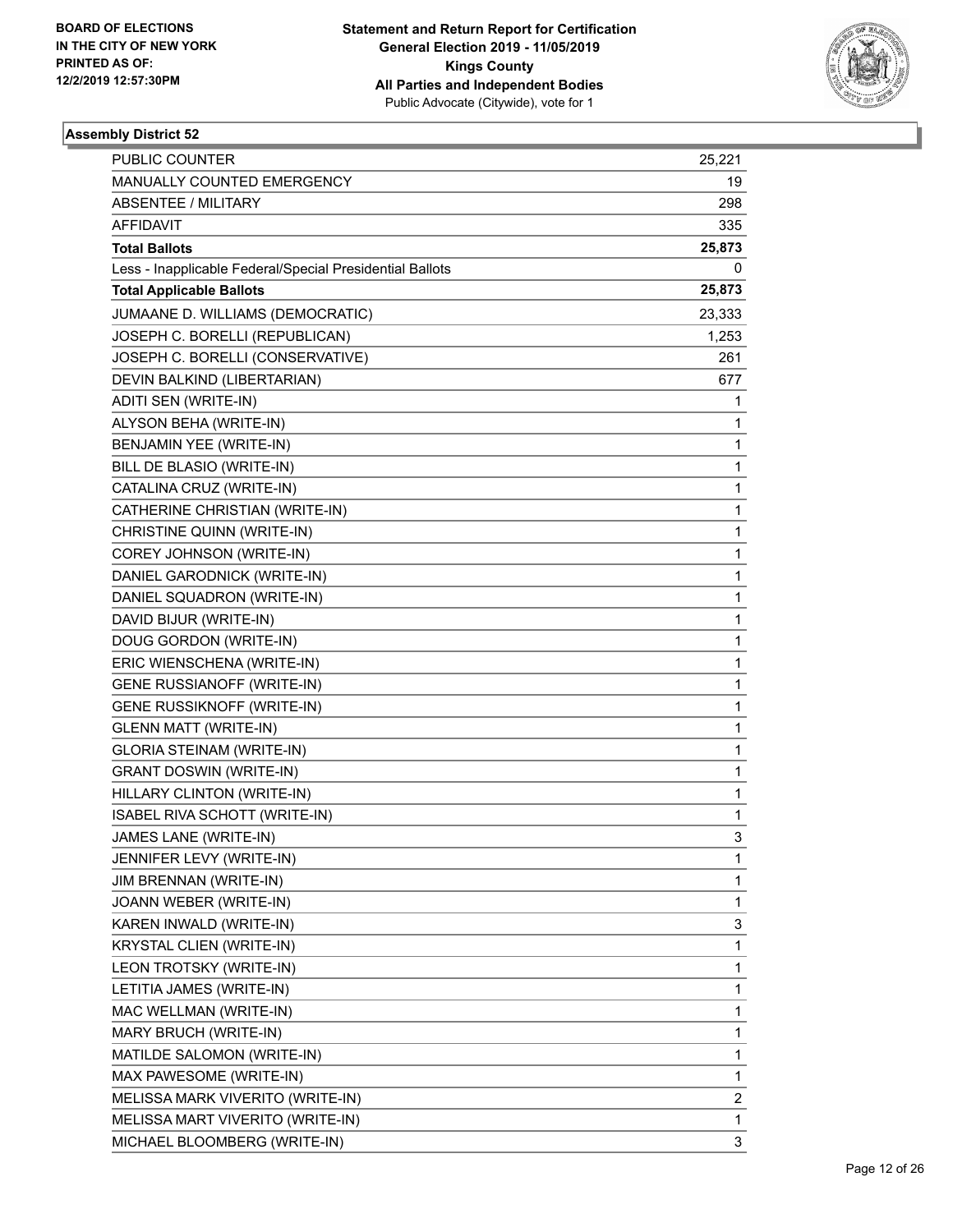

| OLIVER W. GORDON (WRITE-IN)        | 2      |
|------------------------------------|--------|
| RAFAEL ESPINAL (WRITE-IN)          |        |
| RON KIM (WRITE-IN)                 |        |
| SAM SEDER (WRITE-IN)               |        |
| SCOTT STRINGER (WRITE-IN)          |        |
| STEPHANE F. ADAM (WRITE-IN)        |        |
| TISH JAMES (WRITE-IN)              |        |
| TY BEATTY (WRITE-IN)               |        |
| UNATTRIBUTABLE WRITE-IN (WRITE-IN) | 15     |
| ZEPHYR TEACHOUT (WRITE-IN)         |        |
| <b>Total Votes</b>                 | 25,591 |
| Unrecorded                         | 282    |

| PUBLIC COUNTER                                           | 10,595 |
|----------------------------------------------------------|--------|
| <b>MANUALLY COUNTED EMERGENCY</b>                        | 0      |
| ABSENTEE / MILITARY                                      | 76     |
| <b>AFFIDAVIT</b>                                         | 154    |
| <b>Total Ballots</b>                                     | 10,825 |
| Less - Inapplicable Federal/Special Presidential Ballots | 0      |
| <b>Total Applicable Ballots</b>                          | 10,825 |
| JUMAANE D. WILLIAMS (DEMOCRATIC)                         | 9,776  |
| JOSEPH C. BORELLI (REPUBLICAN)                           | 477    |
| JOSEPH C. BORELLI (CONSERVATIVE)                         | 90     |
| DEVIN BALKIND (LIBERTARIAN)                              | 177    |
| ANDREW YANG (WRITE-IN)                                   | 1      |
| BERNIE SANDERS (WRITE-IN)                                | 1      |
| DANIELLA CASTALDI MICCA (WRITE-IN)                       | 1      |
| FERNANDO REYES (WRITE-IN)                                | 1      |
| HASIBA HAQ (WRITE-IN)                                    | 1      |
| JENNA BIMBI (WRITE-IN)                                   | 1      |
| JUDAH RUBIN (WRITE-IN)                                   | 1      |
| RICKY SHARKS (WRITE-IN)                                  | 1      |
| RYAN MERA EVANS (WRITE-IN)                               | 1      |
| THEO EDWARDS (WRITE-IN)                                  | 1      |
| TIFFANY CABAN (WRITE-IN)                                 | 1      |
| UNATTRIBUTABLE WRITE-IN (WRITE-IN)                       | 6      |
| <b>Total Votes</b>                                       | 10,537 |
| Unrecorded                                               | 288    |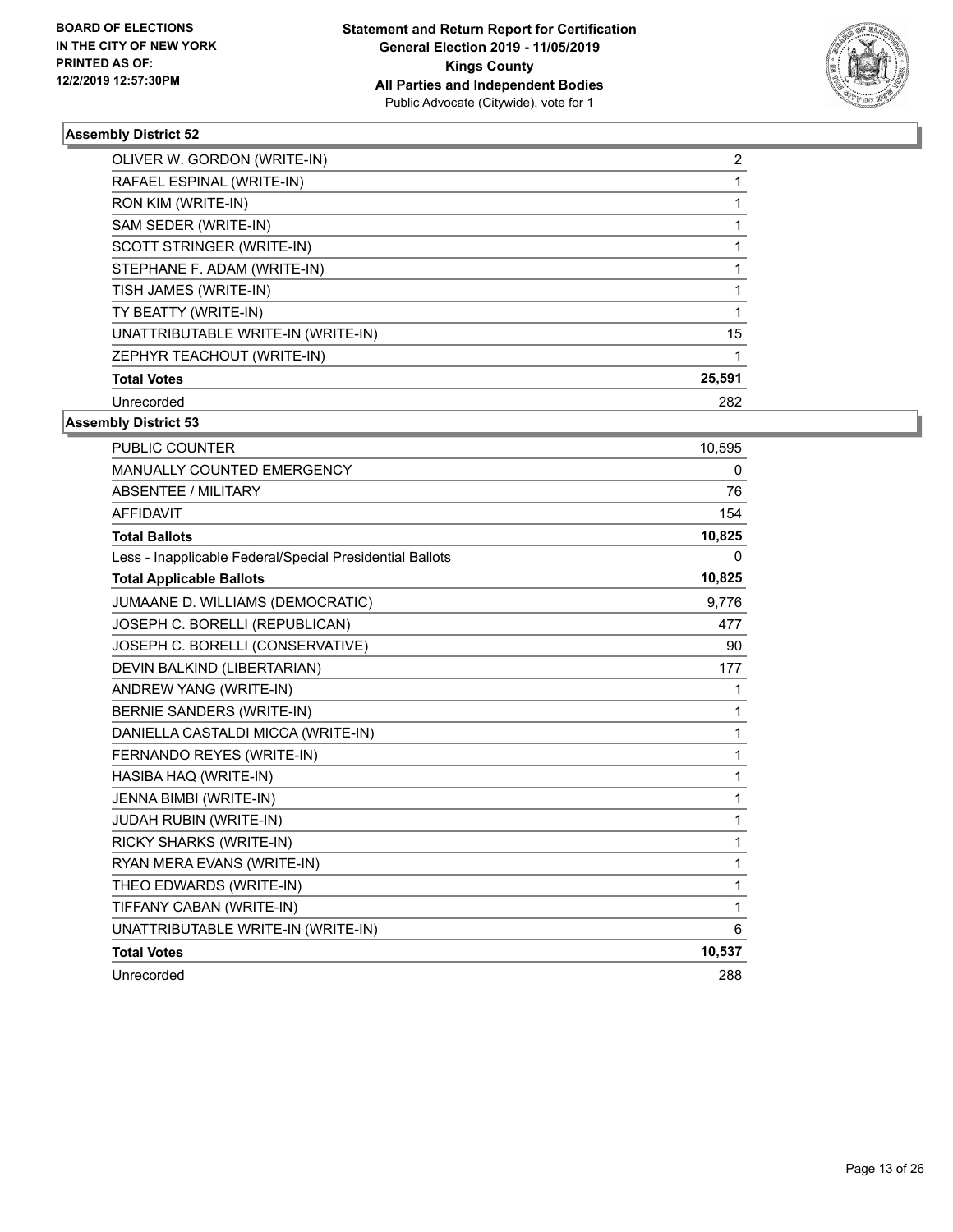

| <b>PUBLIC COUNTER</b>                                    | 7,922 |
|----------------------------------------------------------|-------|
| <b>MANUALLY COUNTED EMERGENCY</b>                        | 0     |
| <b>ABSENTEE / MILITARY</b>                               | 84    |
| <b>AFFIDAVIT</b>                                         | 98    |
| <b>Total Ballots</b>                                     | 8,104 |
| Less - Inapplicable Federal/Special Presidential Ballots | 0     |
| <b>Total Applicable Ballots</b>                          | 8,104 |
| JUMAANE D. WILLIAMS (DEMOCRATIC)                         | 7,382 |
| JOSEPH C. BORELLI (REPUBLICAN)                           | 389   |
| JOSEPH C. BORELLI (CONSERVATIVE)                         | 78    |
| DEVIN BALKIND (LIBERTARIAN)                              | 80    |
| ANDREW YANG (WRITE-IN)                                   | 1     |
| HARVEY DENT (WRITE-IN)                                   | 1     |
| RAFAEL ESPINAL (WRITE-IN)                                | 1     |
| UNATTRIBUTABLE WRITE-IN (WRITE-IN)                       | 6     |
| <b>Total Votes</b>                                       | 7,938 |
| Unrecorded                                               | 166   |

| <b>PUBLIC COUNTER</b>                                    | 10,242 |
|----------------------------------------------------------|--------|
| <b>MANUALLY COUNTED EMERGENCY</b>                        | 0      |
| ABSENTEE / MILITARY                                      | 156    |
| <b>AFFIDAVIT</b>                                         | 135    |
| <b>Total Ballots</b>                                     | 10,533 |
| Less - Inapplicable Federal/Special Presidential Ballots | 0      |
| <b>Total Applicable Ballots</b>                          | 10,533 |
| JUMAANE D. WILLIAMS (DEMOCRATIC)                         | 10,075 |
| JOSEPH C. BORELLI (REPUBLICAN)                           | 194    |
| JOSEPH C. BORELLI (CONSERVATIVE)                         | 56     |
| DEVIN BALKIND (LIBERTARIAN)                              | 66     |
| ABRAHAM KELA (WRITE-IN)                                  | 1      |
| TONY HERBERT (WRITE-IN)                                  | 1      |
| UNATTRIBUTABLE WRITE-IN (WRITE-IN)                       | 7      |
| <b>Total Votes</b>                                       | 10,400 |
| Unrecorded                                               | 133    |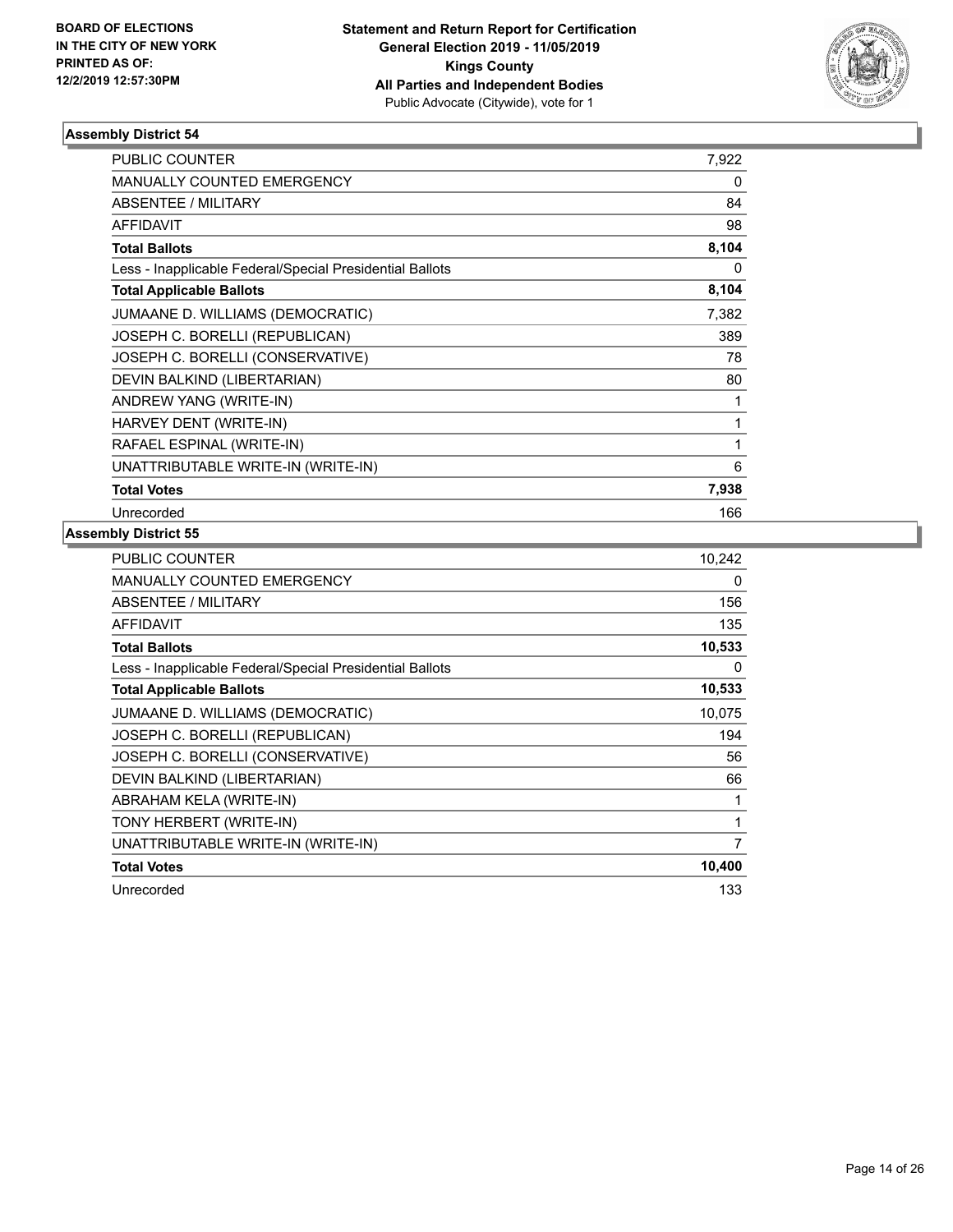

| <b>PUBLIC COUNTER</b>                                    | 14,872         |
|----------------------------------------------------------|----------------|
| <b>MANUALLY COUNTED EMERGENCY</b>                        | 0              |
| <b>ABSENTEE / MILITARY</b>                               | 180            |
| <b>AFFIDAVIT</b>                                         | 221            |
| <b>Total Ballots</b>                                     | 15,273         |
| Less - Inapplicable Federal/Special Presidential Ballots | 0              |
| <b>Total Applicable Ballots</b>                          | 15,273         |
| JUMAANE D. WILLIAMS (DEMOCRATIC)                         | 14,685         |
| JOSEPH C. BORELLI (REPUBLICAN)                           | 196            |
| JOSEPH C. BORELLI (CONSERVATIVE)                         | 73             |
| DEVIN BALKIND (LIBERTARIAN)                              | 131            |
| ALTON MADDOX JR. (WRITE-IN)                              | 1              |
| BERNIE SANDERS (WRITE-IN)                                | 1              |
| DAVID E LUKE (WRITE-IN)                                  | 1              |
| FRANKLIN ADAMS (WRITE-IN)                                | 1              |
| GITTEL GLUCK (WRITE-IN)                                  | 1              |
| IFY IKE (WRITE-IN)                                       | 1              |
| JANE KUBAT (WRITE-IN)                                    | 1              |
| MARK VIVERITO (WRITE-IN)                                 | 1              |
| MCLESTIN PEARSON (WRITE-IN)                              | 1              |
| MICHELLE N. ROBINSON (WRITE-IN)                          | 1              |
| MOIRU MEHZER-COHEN (WRITE-IN)                            | 1              |
| TIFFANY CABAN (WRITE-IN)                                 | $\overline{2}$ |
| TOBY HASLETT (WRITE-IN)                                  | 1              |
| TONY HERBERT (WRITE-IN)                                  | 1              |
| UNATTRIBUTABLE WRITE-IN (WRITE-IN)                       | 9              |
| <b>Total Votes</b>                                       | 15,109         |
| Unrecorded                                               | 164            |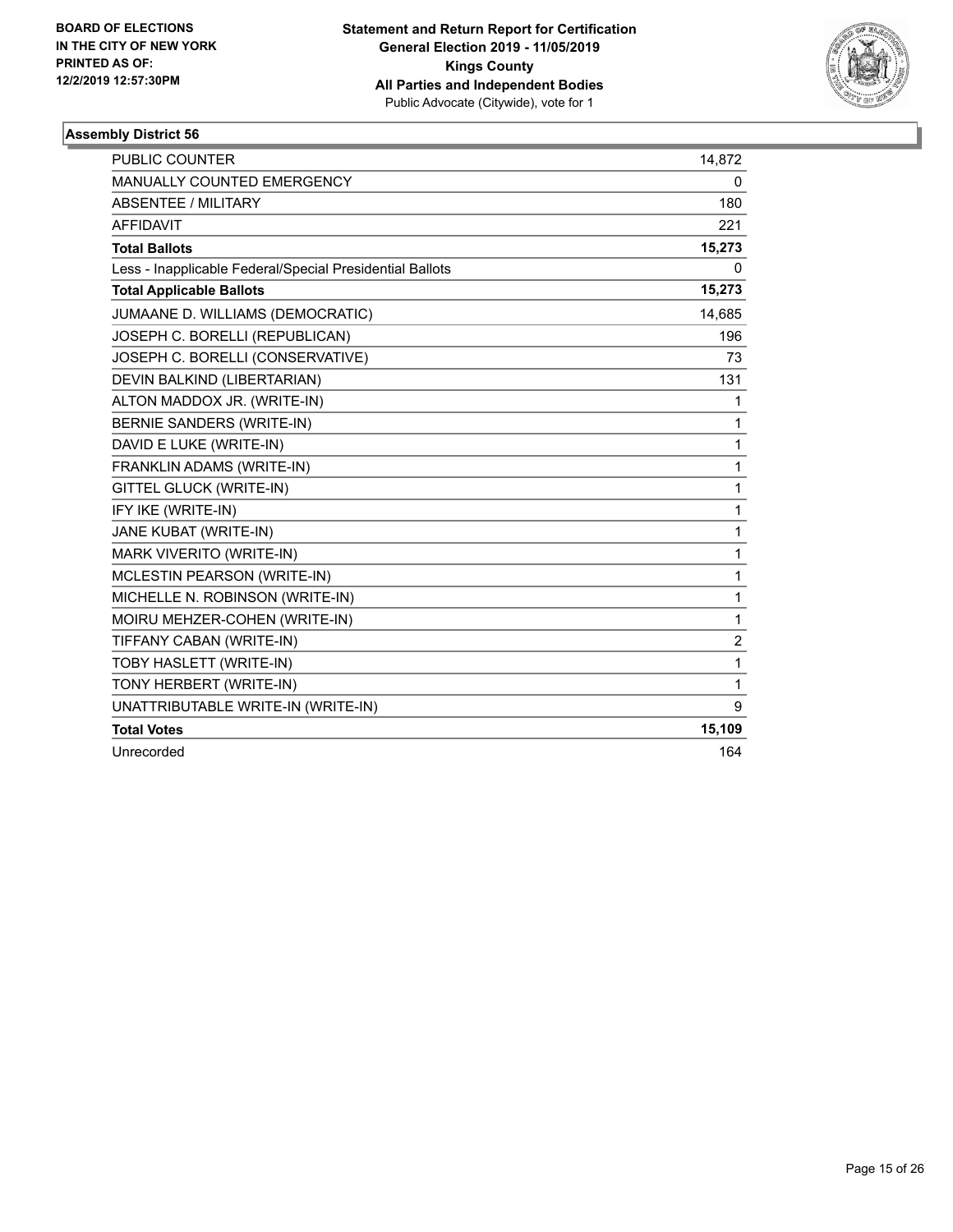

| PUBLIC COUNTER                                           | 21,714                  |
|----------------------------------------------------------|-------------------------|
| MANUALLY COUNTED EMERGENCY                               | 2                       |
| <b>ABSENTEE / MILITARY</b>                               | 305                     |
| AFFIDAVIT                                                | 312                     |
| <b>Total Ballots</b>                                     | 22,333                  |
| Less - Inapplicable Federal/Special Presidential Ballots | 0                       |
| <b>Total Applicable Ballots</b>                          | 22,333                  |
| JUMAANE D. WILLIAMS (DEMOCRATIC)                         | 21,344                  |
| JOSEPH C. BORELLI (REPUBLICAN)                           | 333                     |
| JOSEPH C. BORELLI (CONSERVATIVE)                         | 75                      |
| DEVIN BALKIND (LIBERTARIAN)                              | 316                     |
| ALEXANDRA KELLY BERMAN (WRITE-IN)                        | 1                       |
| ANDREW BYFORD (WRITE-IN)                                 | 1                       |
| ANTONIO REYNOSO (WRITE-IN)                               | 1                       |
| <b>BEN LERNER (WRITE-IN)</b>                             | 1                       |
| BEN YEE (WRITE-IN)                                       | 1                       |
| BRYAN GULOTTA (WRITE-IN)                                 | 1                       |
| CARL GALYOU III (WRITE-IN)                               | 1                       |
| CARMELYN MALALIS (WRITE-IN)                              | 1                       |
| <b>COLIN STEELE (WRITE-IN)</b>                           | 1                       |
| COREY JOHNSON (WRITE-IN)                                 | $\overline{\mathbf{c}}$ |
| DANIFZ GIANSANITE (WRITE-IN)                             | 1                       |
| DANNY O'DONNELL (WRITE-IN)                               | 1                       |
| DAWN SMALLS (WRITE-IN)                                   | 1                       |
| DEAN SMALLS (WRITE-IN)                                   | 1                       |
| DESMONN JORDAN (WRITE-IN)                                | 1                       |
| EDWARD GORELIK (WRITE-IN)                                | 1                       |
| ELIZABETH SMITH (WRITE-IN)                               | 1                       |
| ERIN PATRICE ROONEY (WRITE-IN)                           | 1                       |
| GREGORY WILLIAM COOPER (WRITE-IN)                        | $\overline{\mathbf{c}}$ |
| JENNIFER LEVY (WRITE-IN)                                 | 1                       |
| JOSEPH A BONDI (WRITE-IN)                                | 1                       |
| KARA DANVERS (WRITE-IN)                                  | 1                       |
| MARIE HYMAN (WRITE-IN)                                   | 1                       |
| MARTY MARKOWITZ (WRITE-IN)                               | 1                       |
| MARY HALL (WRITE-IN)                                     | 1                       |
| MICHAEL BLOOMBERG (WRITE-IN)                             | 1                       |
| MOLLY GAEBE (WRITE-IN)                                   | 1                       |
| NESSUN TRUFFATORO (WRITE-IN)                             | 1                       |
| RICARD AGCAUN (WRITE-IN)                                 | 1                       |
| TIFFANY CABAN (WRITE-IN)                                 | 3                       |
| TIMOTHY BRENNAN (WRITE-IN)                               | 1                       |
| UNATTRIBUTABLE WRITE-IN (WRITE-IN)                       | 8                       |
| <b>Total Votes</b>                                       | 22,111                  |
| Unrecorded                                               | 222                     |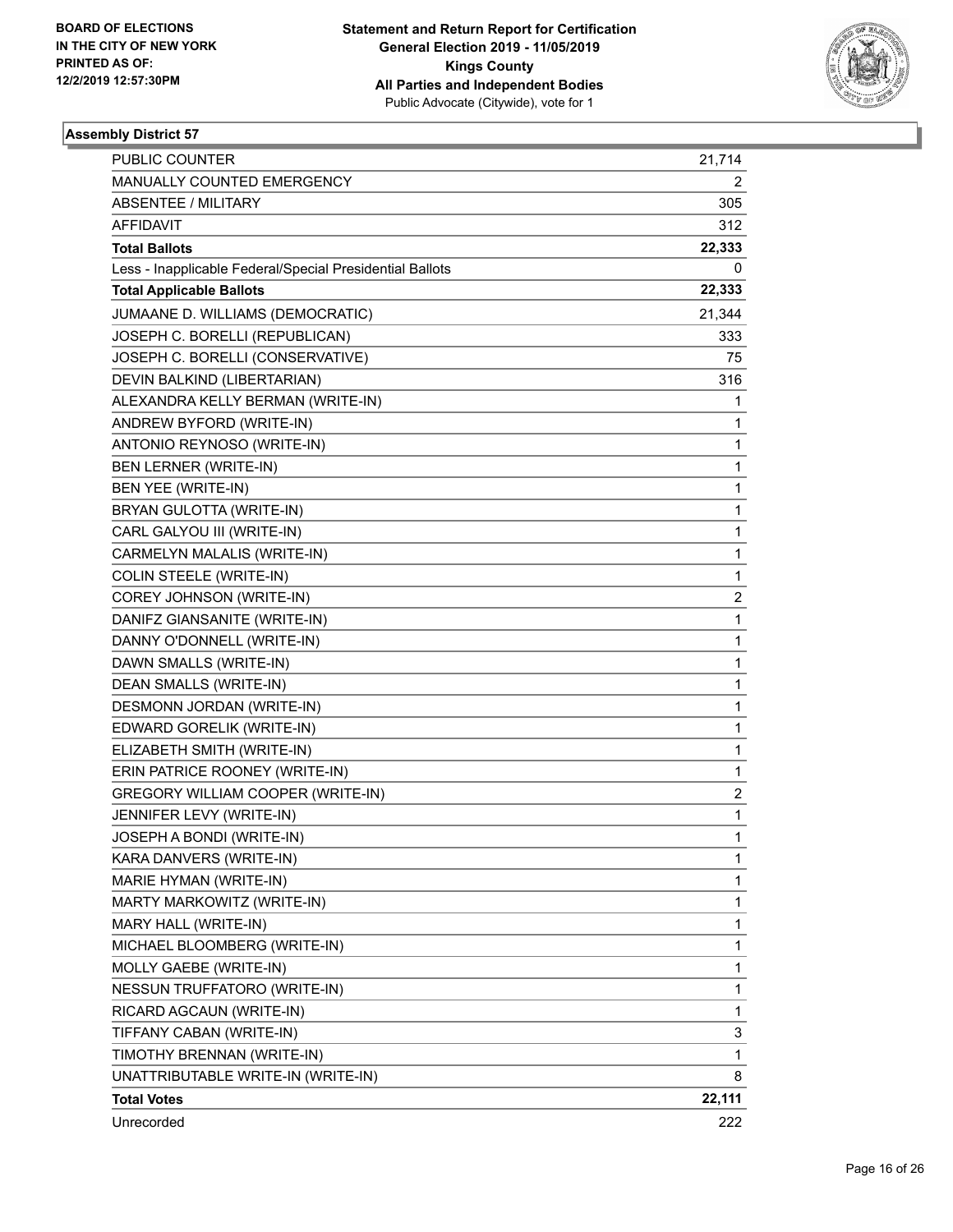

| PUBLIC COUNTER                                           | 12,120         |
|----------------------------------------------------------|----------------|
| MANUALLY COUNTED EMERGENCY                               | 0              |
| <b>ABSENTEE / MILITARY</b>                               | 293            |
| <b>AFFIDAVIT</b>                                         | 75             |
| <b>Total Ballots</b>                                     | 12,488         |
| Less - Inapplicable Federal/Special Presidential Ballots | 0              |
| <b>Total Applicable Ballots</b>                          | 12,488         |
| JUMAANE D. WILLIAMS (DEMOCRATIC)                         | 11,921         |
| JOSEPH C. BORELLI (REPUBLICAN)                           | 259            |
| JOSEPH C. BORELLI (CONSERVATIVE)                         | 57             |
| DEVIN BALKIND (LIBERTARIAN)                              | 72             |
| ANTHONY BECKFORD (WRITE-IN)                              | 1              |
| BERNIE MAC (WRITE-IN)                                    | 1              |
| LATRICE WALKER (WRITE-IN)                                | 1              |
| LISA LAFONTANT (WRITE-IN)                                | 1              |
| NOMIE KARST (WRITE-IN)                                   | 1              |
| SHERLAND DANIELS (WRITE-IN)                              | 1              |
| UNATTRIBUTABLE WRITE-IN (WRITE-IN)                       | $\overline{7}$ |
| UNCOUNTED WRITE-IN PER STATUTE (WRITE-IN)                | 1              |
| VLADIMIR DORGELY (WRITE-IN)                              | 1              |
| <b>Total Votes</b>                                       | 12,324         |
| Unrecorded                                               | 164            |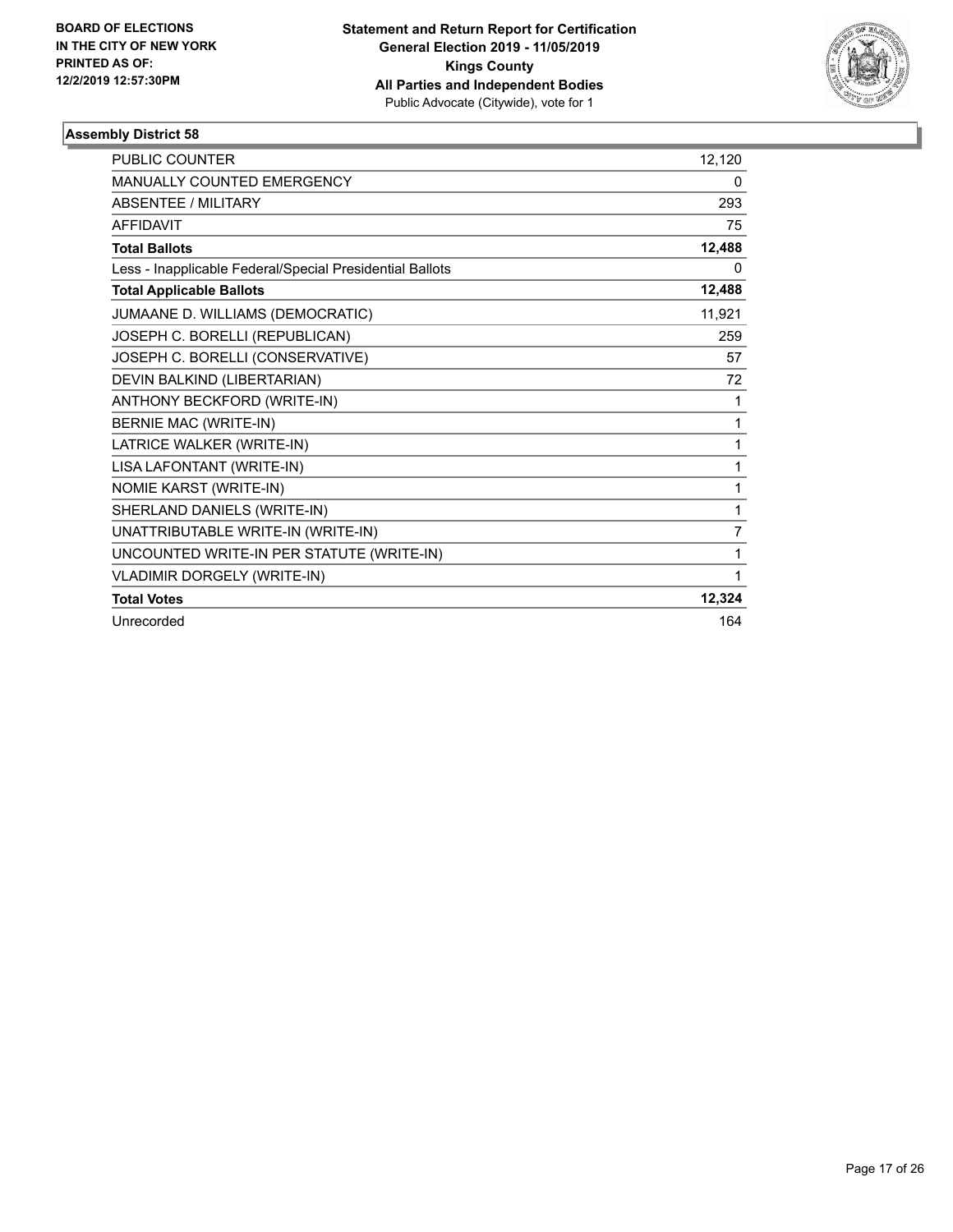

| <b>PUBLIC COUNTER</b>                                    | 12,394         |
|----------------------------------------------------------|----------------|
| MANUALLY COUNTED EMERGENCY                               | $\overline{2}$ |
| <b>ABSENTEE / MILITARY</b>                               | 201            |
| <b>AFFIDAVIT</b>                                         | 87             |
| <b>Total Ballots</b>                                     | 12,684         |
| Less - Inapplicable Federal/Special Presidential Ballots | 0              |
| <b>Total Applicable Ballots</b>                          | 12,684         |
| JUMAANE D. WILLIAMS (DEMOCRATIC)                         | 9,329          |
| JOSEPH C. BORELLI (REPUBLICAN)                           | 2,594          |
| JOSEPH C. BORELLI (CONSERVATIVE)                         | 473            |
| DEVIN BALKIND (LIBERTARIAN)                              | 125            |
| AVIVA FREILICH (WRITE-IN)                                | 1              |
| <b>BRIAN GOMEZ (WRITE-IN)</b>                            | 1              |
| CARLOS BELTRAN (WRITE-IN)                                | 1              |
| CHRISTOPHER P.REIFF (WRITE-IN)                           | $\mathbf{1}$   |
| ERNEST NASPREDDO (WRITE-IN)                              | 1              |
| FARAH LOUIS (WRITE-IN)                                   | $\overline{2}$ |
| FERNANDO MATEO (WRITE-IN)                                | 1              |
| JAMES CAFIERO (WRITE-IN)                                 | 2              |
| JEFFREY TRAIMAN (WRITE-IN)                               | 1              |
| KIM NAMJOUN (WRITE-IN)                                   | 1              |
| PATRICIA JACKSON (WRITE-IN)                              | 1              |
| UNATTRIBUTABLE WRITE-IN (WRITE-IN)                       | 8              |
| <b>Total Votes</b>                                       | 12,542         |
| Unrecorded                                               | 142            |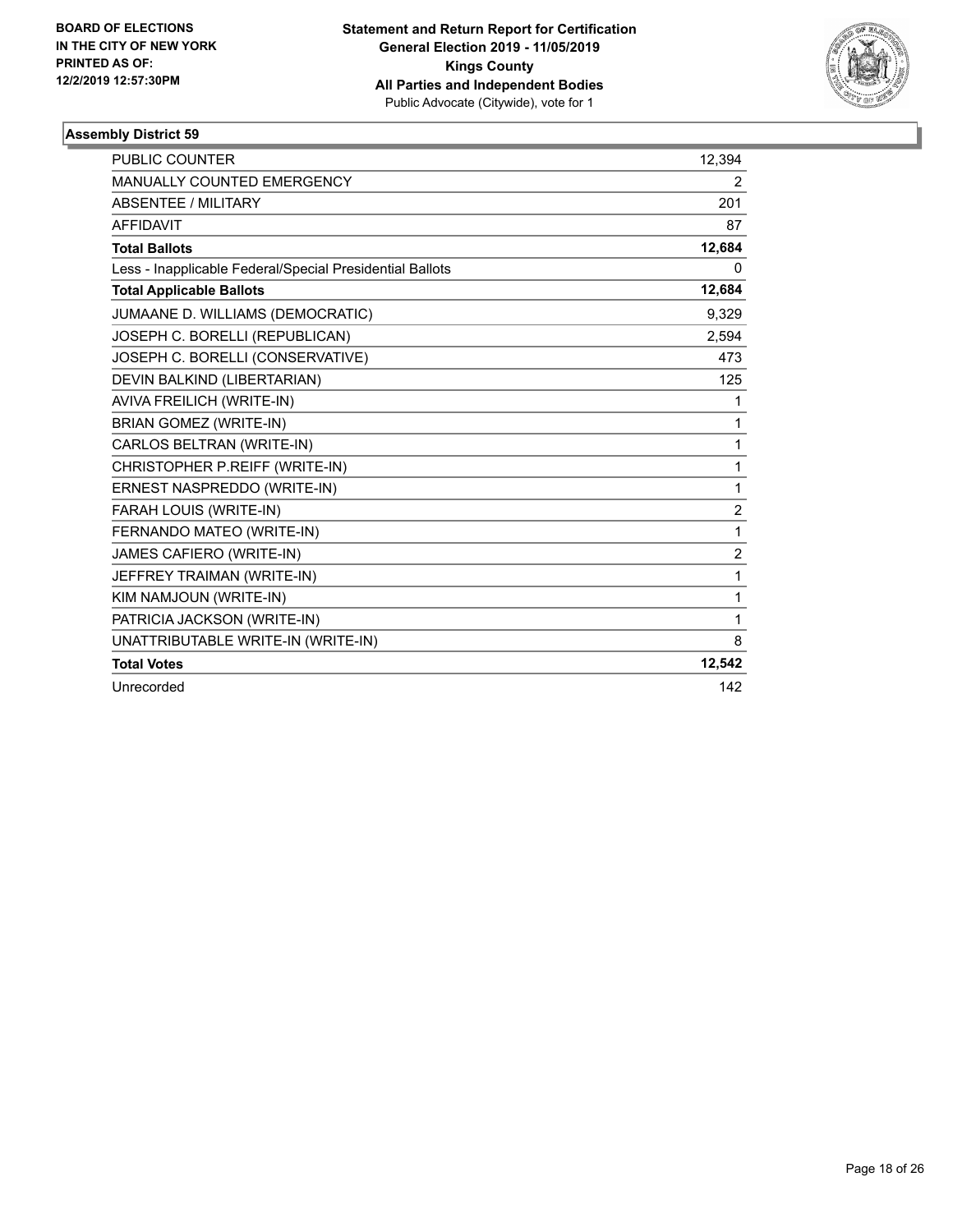

| <b>PUBLIC COUNTER</b>                                    | 11,110         |
|----------------------------------------------------------|----------------|
| MANUALLY COUNTED EMERGENCY                               | 0              |
| <b>ABSENTEE / MILITARY</b>                               | 165            |
| <b>AFFIDAVIT</b>                                         | 72             |
| <b>Total Ballots</b>                                     | 11,347         |
| Less - Inapplicable Federal/Special Presidential Ballots | 0              |
| <b>Total Applicable Ballots</b>                          | 11,347         |
| JUMAANE D. WILLIAMS (DEMOCRATIC)                         | 10,815         |
| JOSEPH C. BORELLI (REPUBLICAN)                           | 261            |
| JOSEPH C. BORELLI (CONSERVATIVE)                         | 57             |
| DEVIN BALKIND (LIBERTARIAN)                              | 50             |
| <b>BLAKE KERSEY (WRITE-IN)</b>                           | 1              |
| COREY JOHNSON (WRITE-IN)                                 | 1              |
| KERON ALLEYNE (WRITE-IN)                                 | $\overline{2}$ |
| KIRK OLIVER (WRITE-IN)                                   | 1              |
| MARGUITA LOPEZ TORRES (WRITE-IN)                         | 1              |
| MAURICE CARVER (WRITE-IN)                                | 1              |
| UNATTRIBUTABLE WRITE-IN (WRITE-IN)                       | 3              |
| UNCOUNTED WRITE-IN PER STATUTE (WRITE-IN)                | 1              |
| <b>Total Votes</b>                                       | 11,194         |
| Unrecorded                                               | 153            |

| <b>PUBLIC COUNTER</b>                                    | 3,387          |
|----------------------------------------------------------|----------------|
| <b>MANUALLY COUNTED EMERGENCY</b>                        | 0              |
| ABSENTEE / MILITARY                                      | 68             |
| <b>AFFIDAVIT</b>                                         | 23             |
| <b>Total Ballots</b>                                     | 3,478          |
| Less - Inapplicable Federal/Special Presidential Ballots | 0              |
| <b>Total Applicable Ballots</b>                          | 3,478          |
| JUMAANE D. WILLIAMS (DEMOCRATIC)                         | 2,060          |
| JOSEPH C. BORELLI (REPUBLICAN)                           | 1,043          |
| JOSEPH C. BORELLI (CONSERVATIVE)                         | 219            |
| DEVIN BALKIND (LIBERTARIAN)                              | 105            |
| ALEX PELLITTERI (WRITE-IN)                               |                |
| LYDIA K REYNOLDS (WRITE-IN)                              | 1              |
| PREET BHARARA (WRITE-IN)                                 | 1              |
| SAL F ALBANESE (WRITE-IN)                                | 1              |
| SAMUEL RUBINSTEIN (WRITE-IN)                             | 1              |
| UNATTRIBUTABLE WRITE-IN (WRITE-IN)                       | $\overline{2}$ |
| <b>Total Votes</b>                                       | 3,434          |
| Unrecorded                                               | 44             |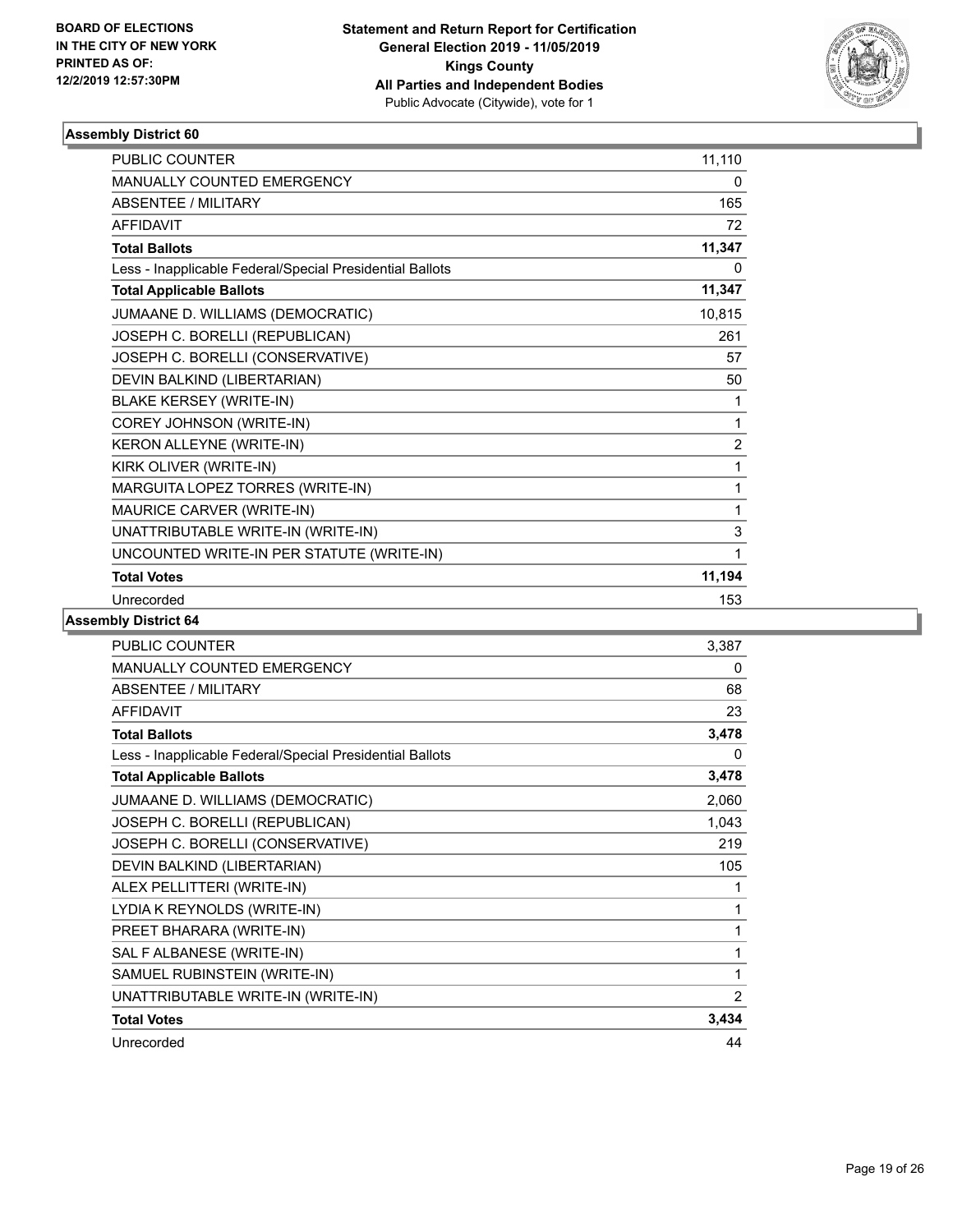

| <b>PUBLIC COUNTER</b>                                    | 237,852        |
|----------------------------------------------------------|----------------|
| <b>MANUALLY COUNTED EMERGENCY</b>                        | 26             |
| <b>ABSENTEE / MILITARY</b>                               | 3,807          |
| AFFIDAVIT                                                | 2,617          |
| <b>Total Ballots</b>                                     | 244,302        |
| Less - Inapplicable Federal/Special Presidential Ballots | 0              |
| <b>Total Applicable Ballots</b>                          | 244,302        |
| JUMAANE D. WILLIAMS (DEMOCRATIC)                         | 200,776        |
| JOSEPH C. BORELLI (REPUBLICAN)                           | 28,856         |
| JOSEPH C. BORELLI (CONSERVATIVE)                         | 5,361          |
| DEVIN BALKIND (LIBERTARIAN)                              | 4,051          |
| AARON TYK (WRITE-IN)                                     | 1              |
| ABRAHAM KELA (WRITE-IN)                                  | 1              |
| ADAM AGATA (WRITE-IN)                                    | 1              |
| ADAM GASE (WRITE-IN)                                     | 1              |
| ADINA SASH (WRITE-IN)                                    | 1              |
| ADITI SEN (WRITE-IN)                                     | 1              |
| ALEX PELLITTERI (WRITE-IN)                               | 1              |
| ALEXANDRA DUMONT (WRITE-IN)                              | 1              |
| ALEXANDRA KELLY BERMAN (WRITE-IN)                        | 1              |
| ALTON MADDOX JR. (WRITE-IN)                              | 1              |
| ALYSON BEHA (WRITE-IN)                                   | 1              |
| AMY PARKER (WRITE-IN)                                    | $\overline{2}$ |
| ANDREW BYFORD (WRITE-IN)                                 | 1              |
| ANDREW YANG (WRITE-IN)                                   | 2              |
| ANTHONY BECKFORD (WRITE-IN)                              | 1              |
| ANTONIO REYNOSO (WRITE-IN)                               | 1              |
| ASSATTA SKUR (WRITE-IN)                                  | 1              |
| AVIVA FREILICH (WRITE-IN)                                | 1              |
| <b>BARREN TRUMP (WRITE-IN)</b>                           | 1              |
| <b>BEN BARBER (WRITE-IN)</b>                             | 1              |
| <b>BEN LERNER (WRITE-IN)</b>                             | 1              |
| BEN YEE (WRITE-IN)                                       | 1              |
| BENJAMIN SCHEIM (WRITE-IN)                               | 1              |
| BENJAMIN YEE (WRITE-IN)                                  | 3              |
| <b>BERNIE MAC (WRITE-IN)</b>                             | 1              |
| BERNIE SANDERS (WRITE-IN)                                | 2              |
| BILL DE BLASIO (WRITE-IN)                                | 2              |
| BILL KELLER (WRITE-IN)                                   | 1              |
| <b>BLAKE KERSEY (WRITE-IN)</b>                           | 1              |
| BRANE BLAU (WRITE-IN)                                    | 1              |
| BRENDA CHAN (WRITE-IN)                                   | 1              |
| BRIAN CUNNINGHAM (WRITE-IN)                              | 2              |
| BRIAN GOMEZ (WRITE-IN)                                   | 1              |
| BRYAN GULOTTA (WRITE-IN)                                 | 1              |
| BRYAN STOUMAN (WRITE-IN)                                 | 1              |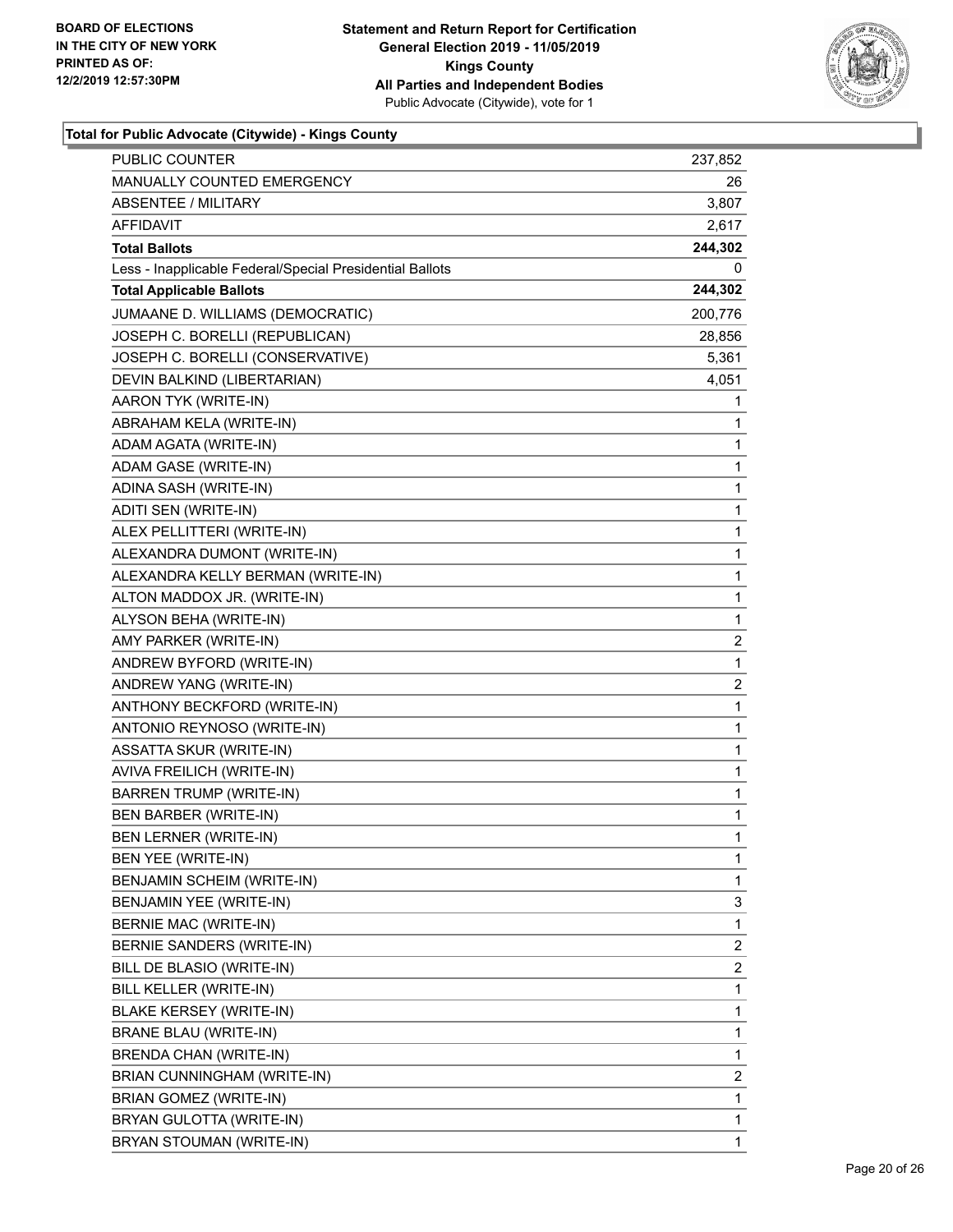

| CAITLYN BRAZILL (WRITE-IN)         | $\mathbf{1}$   |
|------------------------------------|----------------|
| CARL GALYOU III (WRITE-IN)         | 1              |
| CARLOS BELTRAN (WRITE-IN)          | 1              |
| CARMELYN MALALIS (WRITE-IN)        | $\mathbf 1$    |
| CATALINA CRUZ (WRITE-IN)           | 1              |
| CATHERINE CHRISTIAN (WRITE-IN)     | 1              |
| CHANA BAUMANN (WRITE-IN)           | $\mathbf{1}$   |
| CHARLES HAEUSSLER (WRITE-IN)       | 1              |
| CHASKEL ERNSTELL (WRITE-IN)        | 1              |
| CHAZKEL ZITRONENBAUM (WRITE-IN)    | $\mathbf 1$    |
| CHELSEA CLINTON (WRITE-IN)         | 1              |
| CHRISTINE QUINN (WRITE-IN)         | 3              |
| CHRISTOPHER NEFF (WRITE-IN)        | $\mathbf{1}$   |
| CHRISTOPHER P.REIFF (WRITE-IN)     | 1              |
| COLIN STEELE (WRITE-IN)            | 1              |
| COREY JOHNSON (WRITE-IN)           | 4              |
| COREY ROBIN (WRITE-IN)             | 1              |
| DANIEL GARODNICK (WRITE-IN)        | 1              |
| DANIEL SQUADRON (WRITE-IN)         | $\mathbf{1}$   |
| DANIELLA CASTALDI MICCA (WRITE-IN) | $\overline{2}$ |
| DANIFZ GIANSANITE (WRITE-IN)       | 1              |
| DANNY O'DONNELL (WRITE-IN)         | $\mathbf{1}$   |
| DAVID BIJUR (WRITE-IN)             | 1              |
| DAVID E LUKE (WRITE-IN)            | 1              |
| DAVID EISENBACH (WRITE-IN)         | $\mathbf{1}$   |
| DAVID KALLIS (WRITE-IN)            | 1              |
| DAWN SMALLS (WRITE-IN)             | $\overline{c}$ |
| DAWN WEISS (WRITE-IN)              | $\mathbf 1$    |
| DEAN SMALLS (WRITE-IN)             | 1              |
| DEBORAH LORBER (WRITE-IN)          | 1              |
| DENIS SERDIOUK (WRITE-IN)          | $\mathbf{1}$   |
| DESMONN JORDAN (WRITE-IN)          | $\mathbf{1}$   |
| DONALD J. TRUMP (WRITE-IN)         | 6              |
| DOUG GORDON (WRITE-IN)             | 1              |
| DOV HIKIND (WRITE-IN)              | 1              |
| ED KOCH (WRITE-IN)                 | 1              |
| EDWARD GORELIK (WRITE-IN)          | 2              |
| ELIOT SPITZER (WRITE-IN)           | 1              |
| ELIZABETH SMITH (WRITE-IN)         | 1              |
| ELIZABETH WARREN (WRITE-IN)        | 1              |
| ELLYN CANFIELD (WRITE-IN)          | 1              |
| EMILY ASHTON (WRITE-IN)            | 1              |
| ERIC ULRICH (WRITE-IN)             | 1              |
| ERIC WIENSCHENA (WRITE-IN)         | 1              |
| ERIN PATRICE ROONEY (WRITE-IN)     | 1              |
| ERNEST NASPREDDO (WRITE-IN)        | 1              |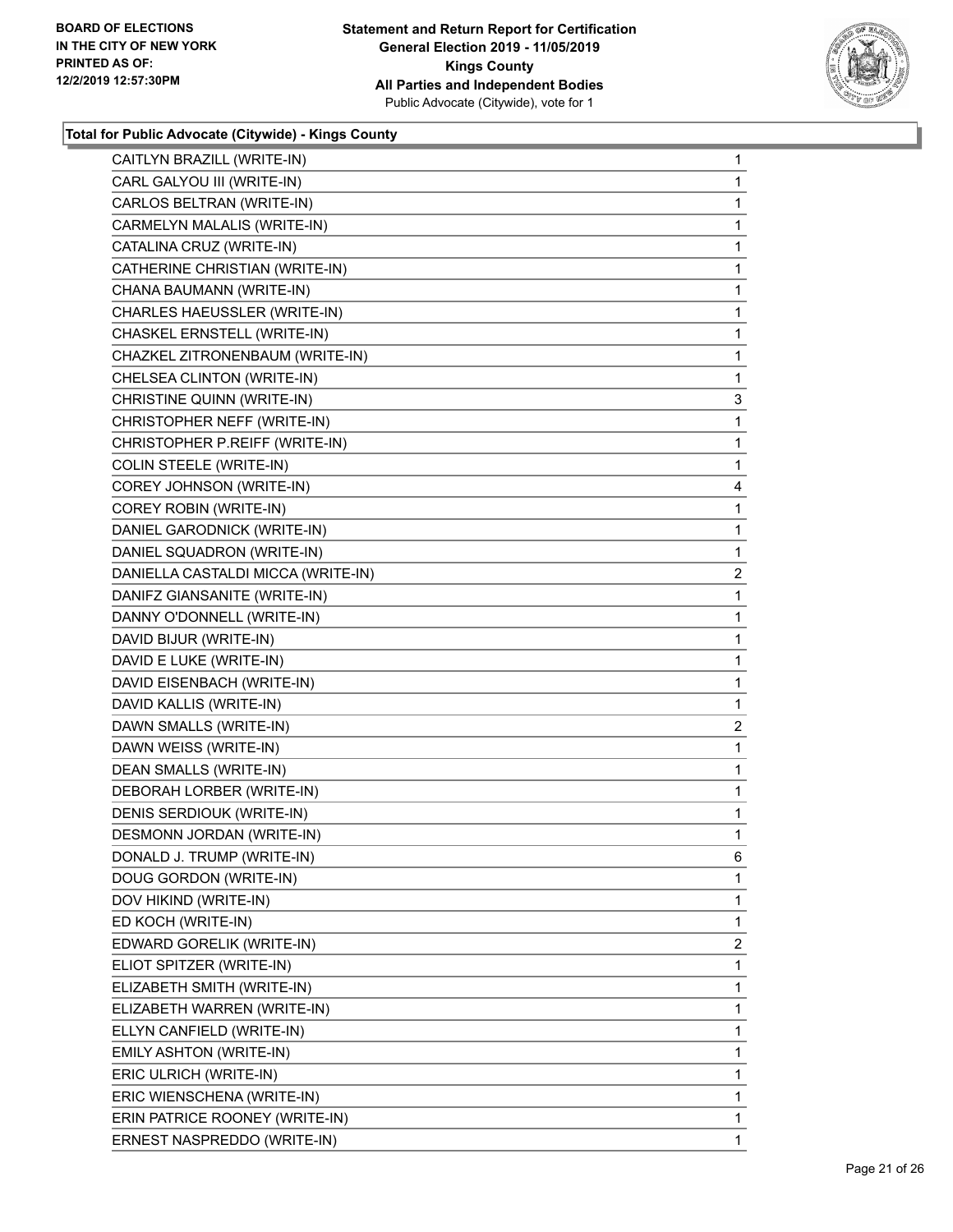

| ESTHER GANZ (WRITE-IN)            | 1            |
|-----------------------------------|--------------|
| ESTHER JRADEN (WRITE-IN)          | 1            |
| ESTHER SEGAL (WRITE-IN)           | 1            |
| ETHAN MULLIGAN (WRITE-IN)         | 1            |
| EUGENE DEBBS (WRITE-IN)           | 1            |
| EZRA S. SHAIN (WRITE-IN)          | 1            |
| FARAH LOUIS (WRITE-IN)            | 3            |
| FELIX ORTIZ (WRITE-IN)            | 1            |
| FERNANDO MATEO (WRITE-IN)         | 1            |
| FERNANDO REYES (WRITE-IN)         | 1            |
| FRANK FOGARTY (WRITE-IN)          | 1            |
| FRANKLIN ADAMS (WRITE-IN)         | 1            |
| <b>GENE RUSSIANOFF (WRITE-IN)</b> | 1            |
| <b>GENE RUSSIKNOFF (WRITE-IN)</b> | 1            |
| <b>GEORGE PATAKI (WRITE-IN)</b>   | 1            |
| GITTEL GLUCK (WRITE-IN)           | 1            |
| <b>GLENN MATT (WRITE-IN)</b>      | 1            |
| <b>GLORIA STEINAM (WRITE-IN)</b>  | 1            |
| <b>GRANT DOSWIN (WRITE-IN)</b>    | 1            |
| GREGORY WILLIAM COOPER (WRITE-IN) | 2            |
| GUILLERMO TESEDA (WRITE-IN)       | 1            |
| HADAKAL SCHWARTZ (WRITE-IN)       | 1            |
| HARVEY DENT (WRITE-IN)            | 1            |
| HASIBA HAQ (WRITE-IN)             | 1            |
| HERRETTA PARKER (WRITE-IN)        | 1            |
| HILLARY CLINTON (WRITE-IN)        | 1            |
| HUNTER S. THOMPSON (WRITE-IN)     | 1            |
| IAN D GIRSHEK (WRITE-IN)          | 1            |
| IFY IKE (WRITE-IN)                | 1            |
| ILANA MAIER (WRITE-IN)            | 1            |
| INGA SMOLYAR (WRITE-IN)           | 1            |
| IRA SINA (WRITE-IN)               | 3            |
| ISABEL RIVA SCHOTT (WRITE-IN)     | 1            |
| JAAMES WILL (WRITE-IN)            | $\mathbf{1}$ |
| JACKIE JOHNSTONE (WRITE-IN)       | 2            |
| JACOB THOMAS (WRITE-IN)           | 1            |
| JAMES CAFIERO (WRITE-IN)          | 3            |
| JAMES F BRENNAN (WRITE-IN)        | 1            |
| JAMES LANE (WRITE-IN)             | 6            |
| JANE KUBAT (WRITE-IN)             | 1            |
| JARED RICH (WRITE-IN)             | 1            |
| JAVIER R SEYMORE (WRITE-IN)       | 1            |
| JEFFREY TRAIMAN (WRITE-IN)        | 1            |
| JELEOUS FLEISCHER (WRITE-IN)      | 1            |
| JENNA BIMBI (WRITE-IN)            | 1            |
| JENNIFER LEVY (WRITE-IN)          | 2            |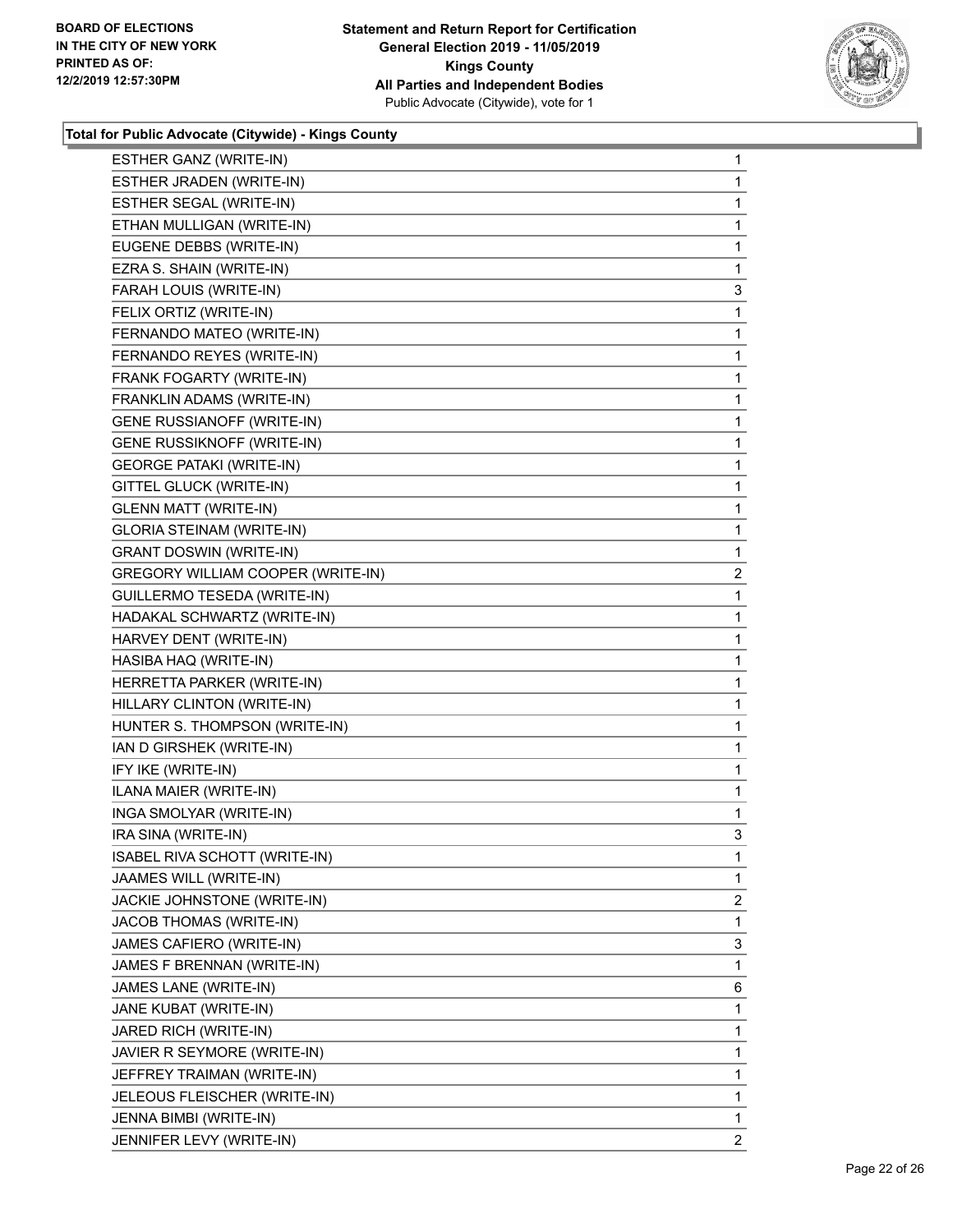

| JIM BRENNAN (WRITE-IN)<br>1<br>JOANN WEBER (WRITE-IN)<br>1<br>JOEL ROSENFELD (WRITE-IN)<br>1<br>JOEL ROSENHOLD (WRITE-IN)<br>1<br>JOHN MOONEY (WRITE-IN)<br>1<br>JOSEPH A BONDI (WRITE-IN)<br>1<br>JOSEPH HAWTHORNE (WRITE-IN)<br>1<br>JOSUE PIERRE (WRITE-IN)<br>1<br>JUAN DEVITO (WRITE-IN)<br>1<br>JUDAH RUBIN (WRITE-IN)<br>$\overline{c}$<br>JULIAN ASSANGE (WRITE-IN)<br>1<br>KALMAN YEAGER (WRITE-IN)<br>KALMAN YEGER (WRITE-IN)<br>3<br>KARA DANVERS (WRITE-IN)<br>1<br>KAREN INWALD (WRITE-IN)<br>3<br>KAREN L ADVOCATE (WRITE-IN)<br>1<br>KARL MARX (WRITE-IN)<br>1<br>KATHLEEN HANNA (WRITE-IN)<br>1<br>KERON ALLEYNE (WRITE-IN)<br>$\overline{2}$<br>KEVIN DELVA (WRITE-IN)<br>1<br>KIM NAMJOUN (WRITE-IN)<br>1<br>KIRK OLIVER (WRITE-IN)<br>1<br>KRYSTAL CLIEN (WRITE-IN)<br>1<br>LATRICE WALKER (WRITE-IN)<br>1<br>LAURIE CUMBO (WRITE-IN)<br>1<br>LEAH GOLDSTEIN (WRITE-IN)<br>1<br>LEON TROTSKY (WRITE-IN)<br>1<br>LETITIA JAMES (WRITE-IN)<br>1<br>LINA THOMPSON (WRITE-IN)<br>1<br>LINLIN CHEN REID (WRITE-IN)<br>1<br>LISA LAFONTANT (WRITE-IN)<br>1<br>LUCRETIA REGINA-POTTER (WRITE-IN)<br>1<br>LUE PETITGAND (WRITE-IN)<br>1<br>LYDIA K REYNOLDS (WRITE-IN)<br>1<br>MAC WELLMAN (WRITE-IN)<br>1<br>MARGUITA LOPEZ TORRES (WRITE-IN)<br>1<br>MARIE HYMAN (WRITE-IN)<br>1<br>MARK NYMAN (WRITE-IN)<br>1<br>MARK VIVERITO (WRITE-IN)<br>1<br>MARTIN BRENNAN (WRITE-IN)<br>1<br>MARTY MARKOWITZ (WRITE-IN)<br>MARY BRUCH (WRITE-IN)<br>1<br>MARY HALL (WRITE-IN)<br>1<br>MASTHEW MILLER (WRITE-IN)<br>1<br>MATILDE SALOMON (WRITE-IN)<br>1 | JESSE FARRAR (WRITE-IN) | 1              |
|--------------------------------------------------------------------------------------------------------------------------------------------------------------------------------------------------------------------------------------------------------------------------------------------------------------------------------------------------------------------------------------------------------------------------------------------------------------------------------------------------------------------------------------------------------------------------------------------------------------------------------------------------------------------------------------------------------------------------------------------------------------------------------------------------------------------------------------------------------------------------------------------------------------------------------------------------------------------------------------------------------------------------------------------------------------------------------------------------------------------------------------------------------------------------------------------------------------------------------------------------------------------------------------------------------------------------------------------------------------------------------------------------------------------------------------------------------------------------------------------------------------------------------------------------------------|-------------------------|----------------|
|                                                                                                                                                                                                                                                                                                                                                                                                                                                                                                                                                                                                                                                                                                                                                                                                                                                                                                                                                                                                                                                                                                                                                                                                                                                                                                                                                                                                                                                                                                                                                              |                         |                |
|                                                                                                                                                                                                                                                                                                                                                                                                                                                                                                                                                                                                                                                                                                                                                                                                                                                                                                                                                                                                                                                                                                                                                                                                                                                                                                                                                                                                                                                                                                                                                              |                         |                |
|                                                                                                                                                                                                                                                                                                                                                                                                                                                                                                                                                                                                                                                                                                                                                                                                                                                                                                                                                                                                                                                                                                                                                                                                                                                                                                                                                                                                                                                                                                                                                              |                         |                |
|                                                                                                                                                                                                                                                                                                                                                                                                                                                                                                                                                                                                                                                                                                                                                                                                                                                                                                                                                                                                                                                                                                                                                                                                                                                                                                                                                                                                                                                                                                                                                              |                         |                |
|                                                                                                                                                                                                                                                                                                                                                                                                                                                                                                                                                                                                                                                                                                                                                                                                                                                                                                                                                                                                                                                                                                                                                                                                                                                                                                                                                                                                                                                                                                                                                              |                         |                |
|                                                                                                                                                                                                                                                                                                                                                                                                                                                                                                                                                                                                                                                                                                                                                                                                                                                                                                                                                                                                                                                                                                                                                                                                                                                                                                                                                                                                                                                                                                                                                              |                         |                |
|                                                                                                                                                                                                                                                                                                                                                                                                                                                                                                                                                                                                                                                                                                                                                                                                                                                                                                                                                                                                                                                                                                                                                                                                                                                                                                                                                                                                                                                                                                                                                              |                         |                |
|                                                                                                                                                                                                                                                                                                                                                                                                                                                                                                                                                                                                                                                                                                                                                                                                                                                                                                                                                                                                                                                                                                                                                                                                                                                                                                                                                                                                                                                                                                                                                              |                         |                |
|                                                                                                                                                                                                                                                                                                                                                                                                                                                                                                                                                                                                                                                                                                                                                                                                                                                                                                                                                                                                                                                                                                                                                                                                                                                                                                                                                                                                                                                                                                                                                              |                         |                |
|                                                                                                                                                                                                                                                                                                                                                                                                                                                                                                                                                                                                                                                                                                                                                                                                                                                                                                                                                                                                                                                                                                                                                                                                                                                                                                                                                                                                                                                                                                                                                              |                         |                |
|                                                                                                                                                                                                                                                                                                                                                                                                                                                                                                                                                                                                                                                                                                                                                                                                                                                                                                                                                                                                                                                                                                                                                                                                                                                                                                                                                                                                                                                                                                                                                              |                         |                |
|                                                                                                                                                                                                                                                                                                                                                                                                                                                                                                                                                                                                                                                                                                                                                                                                                                                                                                                                                                                                                                                                                                                                                                                                                                                                                                                                                                                                                                                                                                                                                              |                         | $\overline{2}$ |
|                                                                                                                                                                                                                                                                                                                                                                                                                                                                                                                                                                                                                                                                                                                                                                                                                                                                                                                                                                                                                                                                                                                                                                                                                                                                                                                                                                                                                                                                                                                                                              |                         |                |
|                                                                                                                                                                                                                                                                                                                                                                                                                                                                                                                                                                                                                                                                                                                                                                                                                                                                                                                                                                                                                                                                                                                                                                                                                                                                                                                                                                                                                                                                                                                                                              |                         |                |
|                                                                                                                                                                                                                                                                                                                                                                                                                                                                                                                                                                                                                                                                                                                                                                                                                                                                                                                                                                                                                                                                                                                                                                                                                                                                                                                                                                                                                                                                                                                                                              |                         |                |
|                                                                                                                                                                                                                                                                                                                                                                                                                                                                                                                                                                                                                                                                                                                                                                                                                                                                                                                                                                                                                                                                                                                                                                                                                                                                                                                                                                                                                                                                                                                                                              |                         |                |
|                                                                                                                                                                                                                                                                                                                                                                                                                                                                                                                                                                                                                                                                                                                                                                                                                                                                                                                                                                                                                                                                                                                                                                                                                                                                                                                                                                                                                                                                                                                                                              |                         |                |
|                                                                                                                                                                                                                                                                                                                                                                                                                                                                                                                                                                                                                                                                                                                                                                                                                                                                                                                                                                                                                                                                                                                                                                                                                                                                                                                                                                                                                                                                                                                                                              |                         |                |
|                                                                                                                                                                                                                                                                                                                                                                                                                                                                                                                                                                                                                                                                                                                                                                                                                                                                                                                                                                                                                                                                                                                                                                                                                                                                                                                                                                                                                                                                                                                                                              |                         |                |
|                                                                                                                                                                                                                                                                                                                                                                                                                                                                                                                                                                                                                                                                                                                                                                                                                                                                                                                                                                                                                                                                                                                                                                                                                                                                                                                                                                                                                                                                                                                                                              |                         |                |
|                                                                                                                                                                                                                                                                                                                                                                                                                                                                                                                                                                                                                                                                                                                                                                                                                                                                                                                                                                                                                                                                                                                                                                                                                                                                                                                                                                                                                                                                                                                                                              |                         |                |
|                                                                                                                                                                                                                                                                                                                                                                                                                                                                                                                                                                                                                                                                                                                                                                                                                                                                                                                                                                                                                                                                                                                                                                                                                                                                                                                                                                                                                                                                                                                                                              |                         |                |
|                                                                                                                                                                                                                                                                                                                                                                                                                                                                                                                                                                                                                                                                                                                                                                                                                                                                                                                                                                                                                                                                                                                                                                                                                                                                                                                                                                                                                                                                                                                                                              |                         |                |
|                                                                                                                                                                                                                                                                                                                                                                                                                                                                                                                                                                                                                                                                                                                                                                                                                                                                                                                                                                                                                                                                                                                                                                                                                                                                                                                                                                                                                                                                                                                                                              |                         |                |
|                                                                                                                                                                                                                                                                                                                                                                                                                                                                                                                                                                                                                                                                                                                                                                                                                                                                                                                                                                                                                                                                                                                                                                                                                                                                                                                                                                                                                                                                                                                                                              |                         |                |
|                                                                                                                                                                                                                                                                                                                                                                                                                                                                                                                                                                                                                                                                                                                                                                                                                                                                                                                                                                                                                                                                                                                                                                                                                                                                                                                                                                                                                                                                                                                                                              |                         |                |
|                                                                                                                                                                                                                                                                                                                                                                                                                                                                                                                                                                                                                                                                                                                                                                                                                                                                                                                                                                                                                                                                                                                                                                                                                                                                                                                                                                                                                                                                                                                                                              |                         |                |
|                                                                                                                                                                                                                                                                                                                                                                                                                                                                                                                                                                                                                                                                                                                                                                                                                                                                                                                                                                                                                                                                                                                                                                                                                                                                                                                                                                                                                                                                                                                                                              |                         |                |
|                                                                                                                                                                                                                                                                                                                                                                                                                                                                                                                                                                                                                                                                                                                                                                                                                                                                                                                                                                                                                                                                                                                                                                                                                                                                                                                                                                                                                                                                                                                                                              |                         |                |
|                                                                                                                                                                                                                                                                                                                                                                                                                                                                                                                                                                                                                                                                                                                                                                                                                                                                                                                                                                                                                                                                                                                                                                                                                                                                                                                                                                                                                                                                                                                                                              |                         |                |
|                                                                                                                                                                                                                                                                                                                                                                                                                                                                                                                                                                                                                                                                                                                                                                                                                                                                                                                                                                                                                                                                                                                                                                                                                                                                                                                                                                                                                                                                                                                                                              |                         |                |
|                                                                                                                                                                                                                                                                                                                                                                                                                                                                                                                                                                                                                                                                                                                                                                                                                                                                                                                                                                                                                                                                                                                                                                                                                                                                                                                                                                                                                                                                                                                                                              |                         |                |
|                                                                                                                                                                                                                                                                                                                                                                                                                                                                                                                                                                                                                                                                                                                                                                                                                                                                                                                                                                                                                                                                                                                                                                                                                                                                                                                                                                                                                                                                                                                                                              |                         |                |
|                                                                                                                                                                                                                                                                                                                                                                                                                                                                                                                                                                                                                                                                                                                                                                                                                                                                                                                                                                                                                                                                                                                                                                                                                                                                                                                                                                                                                                                                                                                                                              |                         |                |
|                                                                                                                                                                                                                                                                                                                                                                                                                                                                                                                                                                                                                                                                                                                                                                                                                                                                                                                                                                                                                                                                                                                                                                                                                                                                                                                                                                                                                                                                                                                                                              |                         |                |
|                                                                                                                                                                                                                                                                                                                                                                                                                                                                                                                                                                                                                                                                                                                                                                                                                                                                                                                                                                                                                                                                                                                                                                                                                                                                                                                                                                                                                                                                                                                                                              |                         |                |
|                                                                                                                                                                                                                                                                                                                                                                                                                                                                                                                                                                                                                                                                                                                                                                                                                                                                                                                                                                                                                                                                                                                                                                                                                                                                                                                                                                                                                                                                                                                                                              |                         |                |
|                                                                                                                                                                                                                                                                                                                                                                                                                                                                                                                                                                                                                                                                                                                                                                                                                                                                                                                                                                                                                                                                                                                                                                                                                                                                                                                                                                                                                                                                                                                                                              |                         |                |
|                                                                                                                                                                                                                                                                                                                                                                                                                                                                                                                                                                                                                                                                                                                                                                                                                                                                                                                                                                                                                                                                                                                                                                                                                                                                                                                                                                                                                                                                                                                                                              |                         |                |
|                                                                                                                                                                                                                                                                                                                                                                                                                                                                                                                                                                                                                                                                                                                                                                                                                                                                                                                                                                                                                                                                                                                                                                                                                                                                                                                                                                                                                                                                                                                                                              |                         |                |
|                                                                                                                                                                                                                                                                                                                                                                                                                                                                                                                                                                                                                                                                                                                                                                                                                                                                                                                                                                                                                                                                                                                                                                                                                                                                                                                                                                                                                                                                                                                                                              |                         | $\overline{2}$ |
|                                                                                                                                                                                                                                                                                                                                                                                                                                                                                                                                                                                                                                                                                                                                                                                                                                                                                                                                                                                                                                                                                                                                                                                                                                                                                                                                                                                                                                                                                                                                                              |                         |                |
|                                                                                                                                                                                                                                                                                                                                                                                                                                                                                                                                                                                                                                                                                                                                                                                                                                                                                                                                                                                                                                                                                                                                                                                                                                                                                                                                                                                                                                                                                                                                                              |                         |                |
|                                                                                                                                                                                                                                                                                                                                                                                                                                                                                                                                                                                                                                                                                                                                                                                                                                                                                                                                                                                                                                                                                                                                                                                                                                                                                                                                                                                                                                                                                                                                                              |                         |                |
|                                                                                                                                                                                                                                                                                                                                                                                                                                                                                                                                                                                                                                                                                                                                                                                                                                                                                                                                                                                                                                                                                                                                                                                                                                                                                                                                                                                                                                                                                                                                                              |                         |                |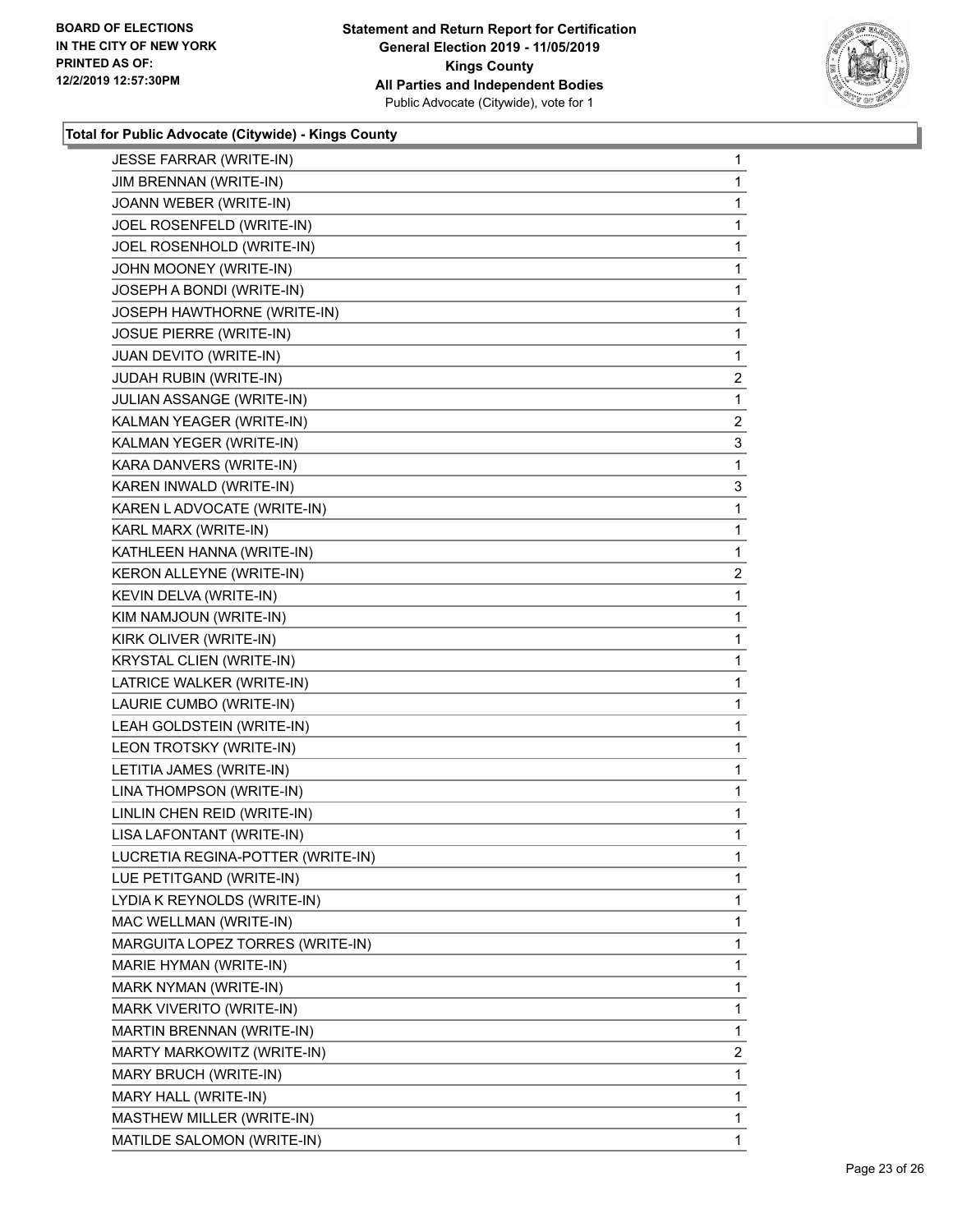

| MAURICE CARVER (WRITE-IN)               | $\mathbf{1}$ |
|-----------------------------------------|--------------|
| MAX PAWESOME (WRITE-IN)                 | 1            |
| MAYER FOGAL (WRITE-IN)                  | 1            |
| MAYER FOGEL (WRITE-IN)                  | $\mathbf 1$  |
| MAYER MAYERFELD (WRITE-IN)              | 1            |
| MCLESTIN PEARSON (WRITE-IN)             | 1            |
| MEIR FOGEL (WRITE-IN)                   | 1            |
| MEIR FOTEL (WRITE-IN)                   | 1            |
| MELISSA H. VIRENTO (WRITE-IN)           | 1            |
| MELISSA MARK VIVERITO (WRITE-IN)        | 4            |
| MELISSA MART VIVERITO (WRITE-IN)        | 1            |
| MICHAEL BLAKE (WRITE-IN)                | 1            |
| MICHAEL BLOOMBERG (WRITE-IN)            | 5            |
| MICHAEL BRIENZA (WRITE-IN)              | 1            |
| MICHAEL GOLDSTEIN (WRITE-IN)            | 1            |
| MICHELLE N. ROBINSON (WRITE-IN)         | $\mathbf 1$  |
| MIRI KOHEN (WRITE-IN)                   | 1            |
| MOIRU MEHZER-COHEN (WRITE-IN)           | 1            |
| MOISHE EZRA WEISS (WRITE-IN)            | 1            |
| MOJDEH LEVY-HAIM (WRITE-IN)             | 1            |
| MOLLY GAEBE (WRITE-IN)                  | 1            |
| MOSHE REICHBERG (WRITE-IN)              | $\mathbf 1$  |
| NAFTALI HERTZ KESREIBA (WRITE-IN)       | 1            |
| NEIL DAVIDSON (WRITE-IN)                | 1            |
| NESSUN TRUFFATORO (WRITE-IN)            | 1            |
| NOAH GOLDBERG (WRITE-IN)                | 1            |
| NOMIE KARST (WRITE-IN)                  | 1            |
| NOMIKI KONST (WRITE-IN)                 | $\mathbf 1$  |
| NORMAN SIEGEL (WRITE-IN)                | 1            |
| OLIVER W. GORDON (WRITE-IN)             | 2            |
| PATRICIA JACKSON (WRITE-IN)             | $\mathbf{1}$ |
| PAUL HEYMAN (WRITE-IN)                  | 1            |
| PELER KNOBLECH (WRITE-IN)               | $\mathbf 1$  |
| PETER ALONSO (WRITE-IN)                 | 1            |
| PETER ANTOINE (WRITE-IN)                | 1            |
| PREET BHARARA (WRITE-IN)                | 1            |
| RAFAEL ESPINAL (WRITE-IN)               | 3            |
| RICARD AGCAUN (WRITE-IN)                | 1            |
| RICK SANCHEZ (WRITE-IN)                 | 1            |
| RICKY SHARKS (WRITE-IN)                 | 1            |
| ROBERT GARNSEY (WRITE-IN)               | 1            |
| ROBERT UNDERDUNK TERWILLIGER (WRITE-IN) | 2            |
| RON KIM (WRITE-IN)                      | 1            |
| RUBEN DIAZ SR. (WRITE-IN)               | 1            |
| RYAN MERA EVANS (WRITE-IN)              | $\mathbf{1}$ |
| SAL F ALBANESE (WRITE-IN)               | $\mathbf{2}$ |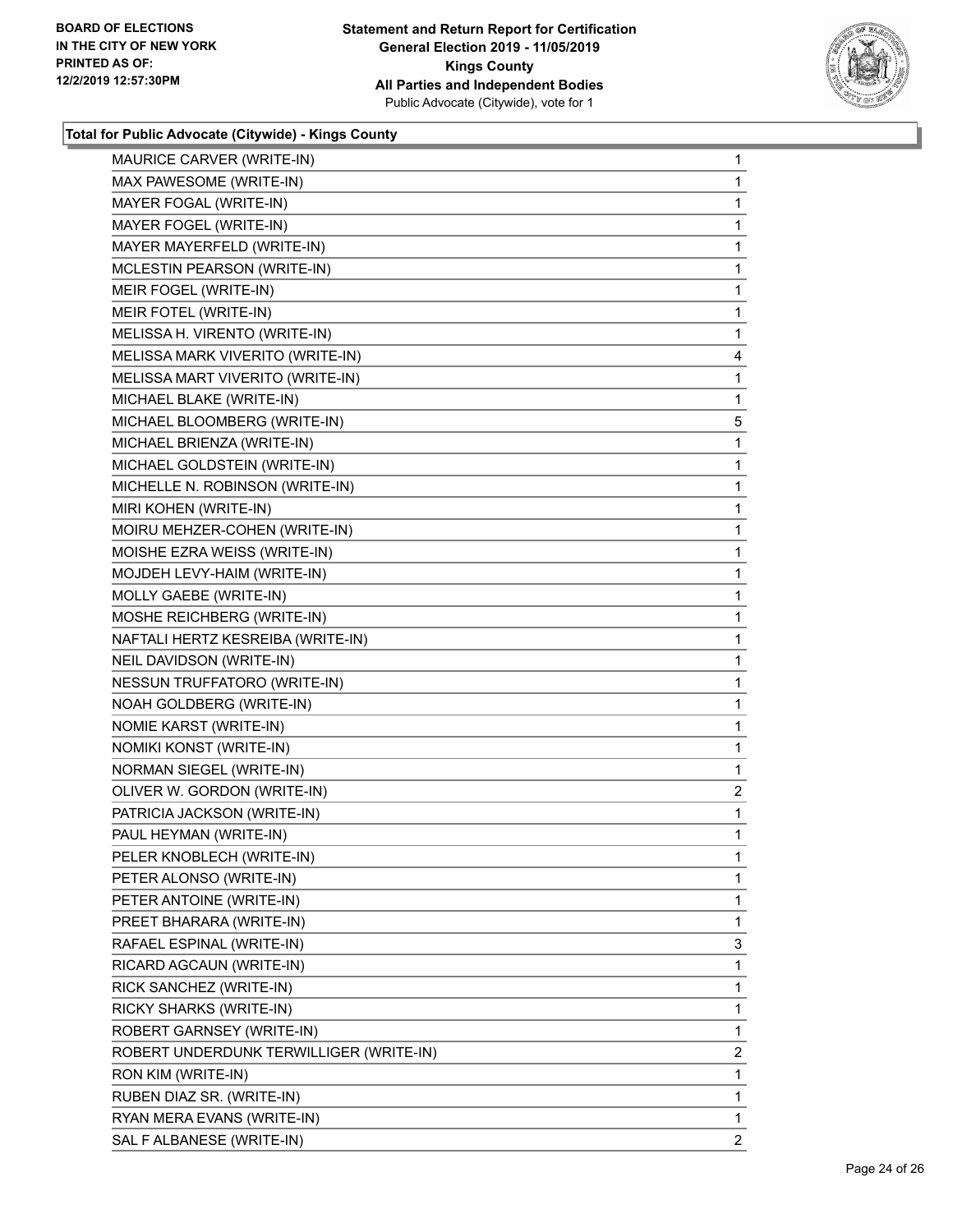

| SAM SEDER (WRITE-IN)                      | 1              |
|-------------------------------------------|----------------|
| SAMUEL RUBINSTEIN (WRITE-IN)              | 1              |
| SAMUEL ZAND (WRITE-IN)                    | 1              |
| SCOTT STRINGER (WRITE-IN)                 | 1              |
| SETH GALINSKY (WRITE-IN)                  | 4              |
| SHAWN CAMPBELL (WRITE-IN)                 | 1              |
| SHERLAND DANIELS (WRITE-IN)               | 1              |
| SHULEN KESSLER (WRITE-IN)                 | 1              |
| SIMCHA FELDER (WRITE-IN)                  | 2              |
| SIMCHA HARDT (WRITE-IN)                   | 1              |
| SIMON SANCHEZ (WRITE-IN)                  | 1              |
| STEPHANE F. ADAM (WRITE-IN)               | 1              |
| STEVEN PATZER (WRITE-IN)                  | 1              |
| TAMRA CRONIN (WRITE-IN)                   | 1              |
| TARDIS JOHNSON (WRITE-IN)                 | 1              |
| THEO EDWARDS (WRITE-IN)                   | 1              |
| TIA LEE (WRITE-IN)                        | 1              |
| TIFFANY CABAN (WRITE-IN)                  | 8              |
| TIFFANY CUBAN (WRITE-IN)                  | 1              |
| TIM RAYMOND (WRITE-IN)                    | 1              |
| TIMOTHY BRENNAN (WRITE-IN)                | 1              |
| TISH JAMES (WRITE-IN)                     | 1              |
| TOBY HASLETT (WRITE-IN)                   | 1              |
| TONY HERBERT (WRITE-IN)                   | 2              |
| TUN TRUN (WRITE-IN)                       | 1              |
| TY BEATTY (WRITE-IN)                      | 1              |
| UNATTRIBUTABLE WRITE-IN (WRITE-IN)        | 159            |
| UNCOUNTED WRITE-IN PER STATUTE (WRITE-IN) | 7              |
| VINCENT PICCOLO (WRITE-IN)                | 1              |
| VLADIMIR DORGELY (WRITE-IN)               | 1              |
| WAYNE MURATORE (WRITE-IN)                 | $\overline{2}$ |
| WILLIAM BARR (WRITE-IN)                   | 1              |
| YANI HIKIND (WRITE-IN)                    | 1              |
| YITZCHOK CHEILFEB (WRITE-IN)              | 1              |
| YOCHEVED HARDT (WRITE-IN)                 | 1              |
| YONI HIKIND (WRITE-IN)                    | 1              |
| ZACK WILLIAMS (WRITE-IN)                  | 1              |
| ZEPHYR TEACHOUT (WRITE-IN)                | 1              |
| ZEV ROSEN (WRITE-IN)                      | 1              |
| <b>Total Votes</b>                        | 239,533        |
| Unrecorded                                | 4,769          |